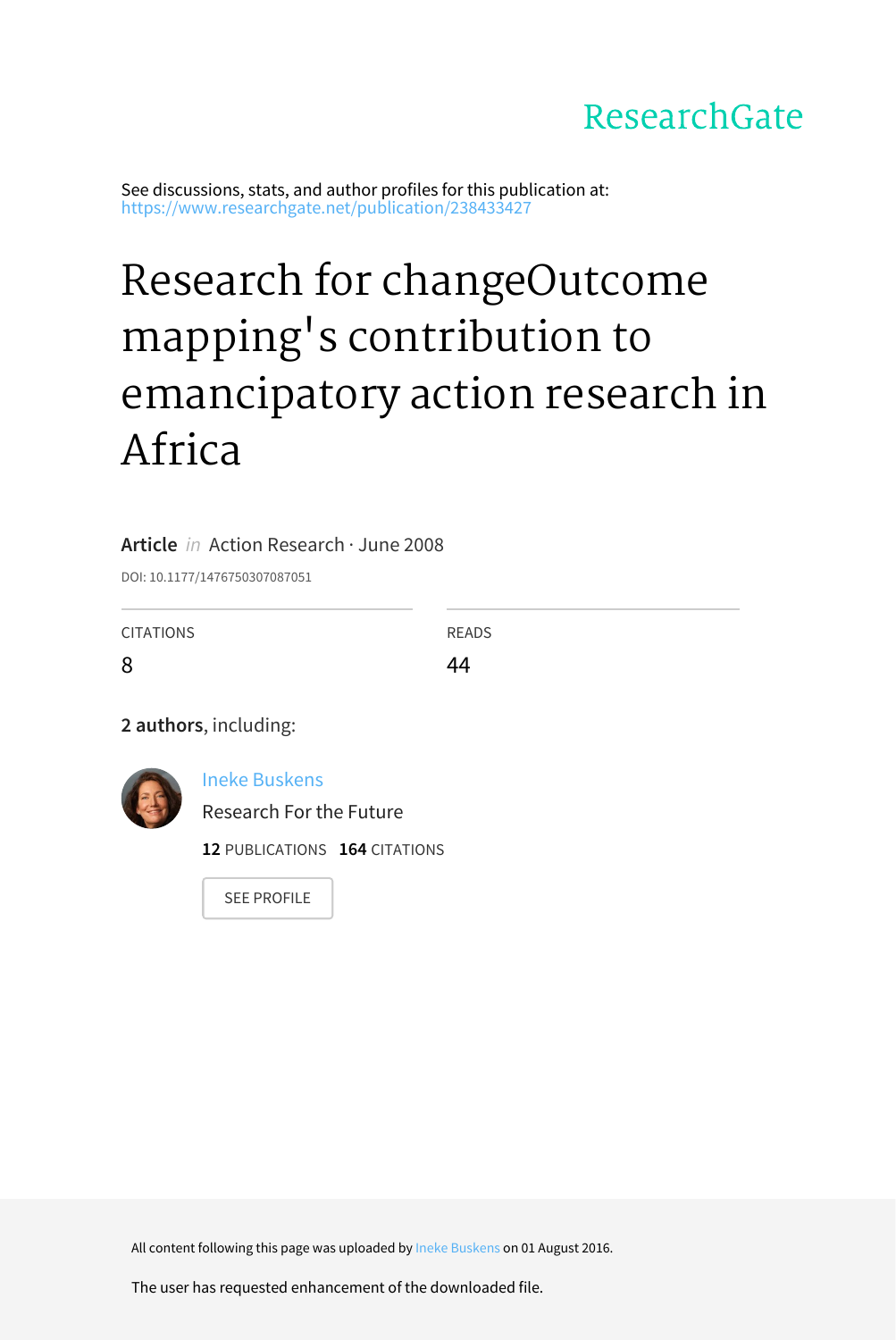# Action Research

http://arj.sagepub.com

# **action research in Africa Research for change: Outcome mapping's contribution to emancipatory**

DOI: 10.1177/1476750307087051 *Action Research* 2008; 6; 171 Ineke Buskens and Sarah Earl

http://arj.sagepub.com/cgi/content/abstract/6/2/171 The online version of this article can be found at:

> Published by:<br>
> SAGE http://www.sagepublications.com

**Additional services and information for** *Action Research* **can be found at:**

**Email Alerts:** <http://arj.sagepub.com/cgi/alerts>

**Subscriptions:** <http://arj.sagepub.com/subscriptions>

**Reprints:** <http://www.sagepub.com/journalsReprints.nav>

**Permissions:** <http://www.sagepub.co.uk/journalsPermissions.nav>

**Citations** <http://arj.sagepub.com/cgi/content/refs/6/2/171>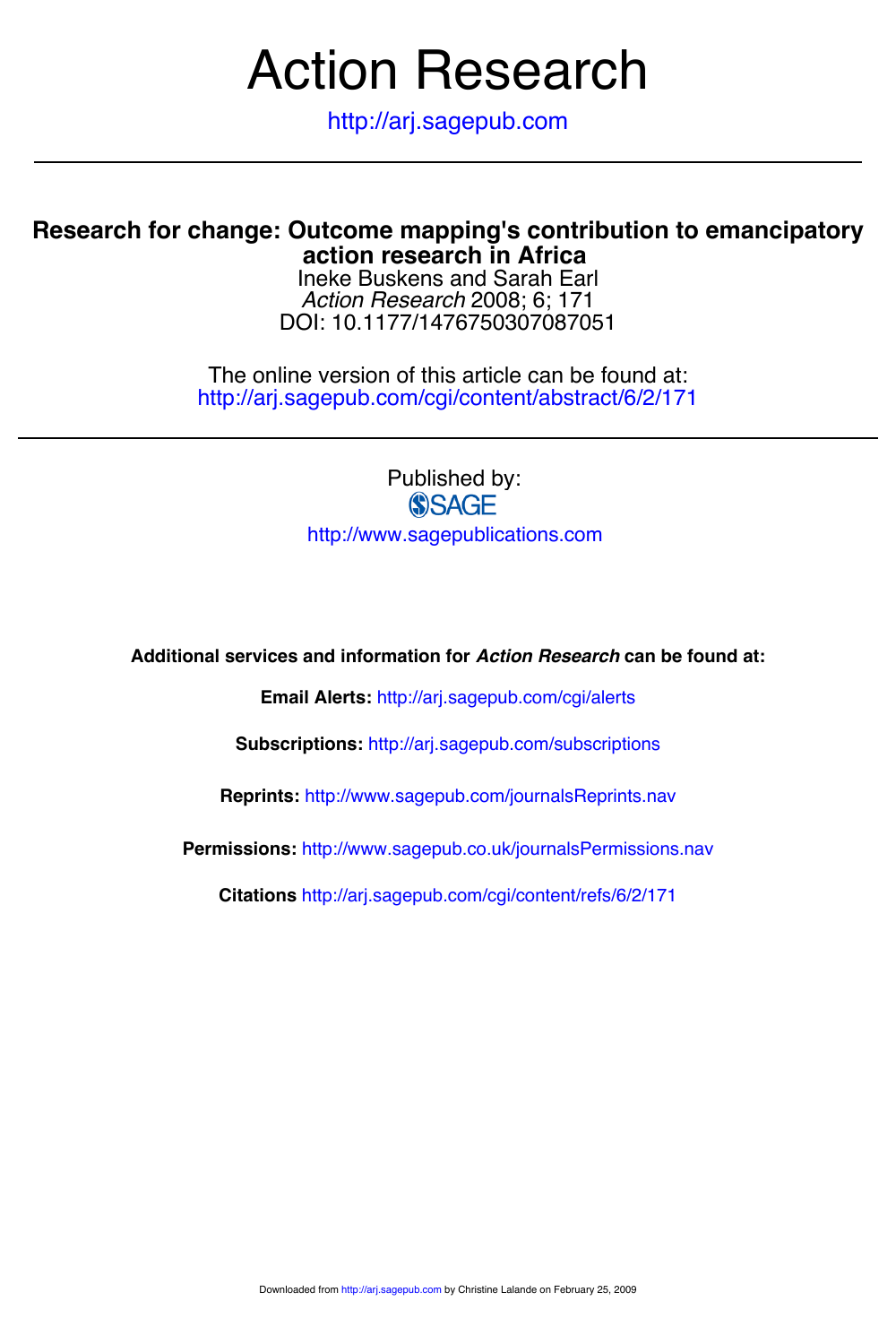# *Action Research*



Volume 6(2): 171–192 Copyright© 2008 SAGE Publications Los Angeles, London, New Delhi and Singapore www.sagepublications.com DOI: 10.1177/1476750307087051

# **ARTICLE**

# **Research for change**

Outcome mapping's contribution to emancipatory action research in Africa

Ineke Buskens *Research for the Future, South Africa*

Sarah Earl $1$ *International Development Research Centre, Canada*

# **ABSTRACT**

Although emancipatory action research has been practised for decades and continues to evolve, the method can benefit from the support of fresh approaches. Outcome mapping is an innovative planning, monitoring, and evaluation methodology recently conceived by Canada's International Development Research Centre in partnership with others. This article sets out the ways the two approaches complement one another on the level of theory, and describes how they have worked together in the everyday management of a specific initiative: the Infant Feeding Research Project, which aims to reduce the rate of paediatric HIV/AIDS in southern Africa through enhancing the effectiveness of infant feeding counselling.

#### **KEY WORDS**

• emancipatory action research • HIV/AIDS infant feeding counselling • outcome mapping • southern Africa • womencentredness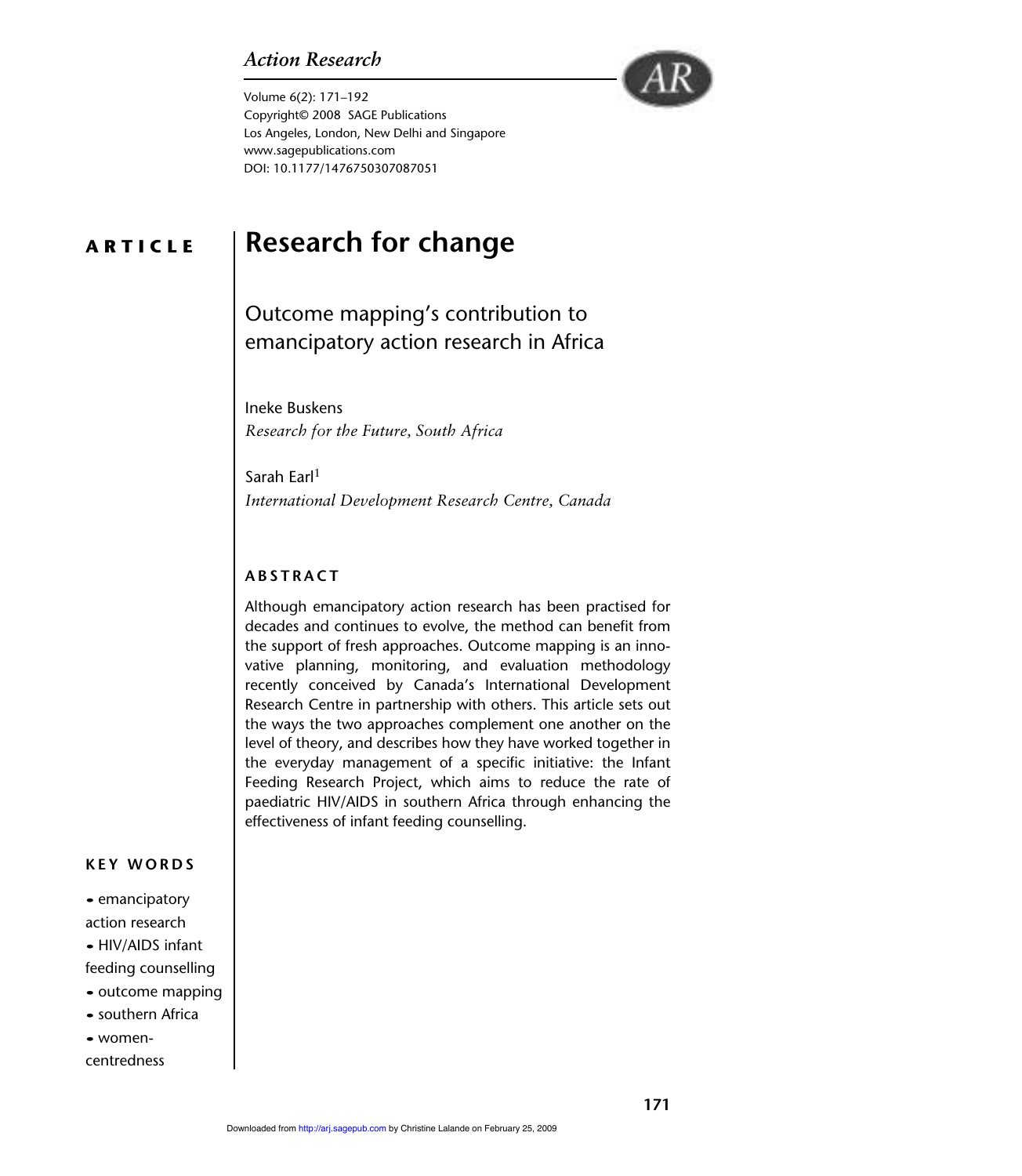Have you ever been in the middle of an action research project and realized that you had gone astray, that you had become so invested in the process that you lost sight of its ultimate purpose? Or, have you ever found yourself controlling the participants, rather than helping them build their own confidence?

When engaged in the complex process of knowledge construction for social development, all action researchers focusing on emancipation, can face pitfalls such as these. This is because action research happens in real life, outside the lab, and it needs real-life tools, concepts, and frameworks to help it confront these challenges.

One real-life protocol that can offer valuable support to the action researcher is outcome mapping. Outcome mapping is a planning, monitoring, and evaluation methodology that has been developed by Canada's International Development Research Centre (IDRC) in company with researchers from Africa, Asia, and Latin America. The approach is not 'technical' – it does not, for example, help design better research instruments or determine appropriate sample sizes. It does, however, use strategic planning and evaluative thinking to help researchers plan for and assess the influence of the research process and its findings. Outcome mapping is rooted in systems theory, 'appreciative inquiry', and evaluation focused on utilization.

Outcome mapping can be used simply as a project management or strategic planning tool. When integrated with emancipatory action research, however, it can enhance the effectiveness and quality of this form of action research.

The Infant Feeding Research Project (IFRP) in southern Africa demonstrates how the use of outcome mapping can benefit the ownership of the research process, the management of the project, the uptake of findings, even the transformation process of individual action researchers. The authors hope to help the practice of other action researchers working in development contexts by encouraging them to use outcome mapping in their own projects.

This article briefly defines action research and outcome mapping, and explains the links between them. It sets out why and how outcome mapping was used in this multi-site HIV/AIDS action research project. And it describes how outcome mapping supported changes in the counselling of women on infantfeeding practices and changes in the IFRP researchers.

The experiences underpinning this article relate to emancipatory action research that explicitly intends to influence policy. The case study described here concerns health policy in southern Africa, but the authors have worked on projects in other sectors and in other world regions, and have come to the same conclusions.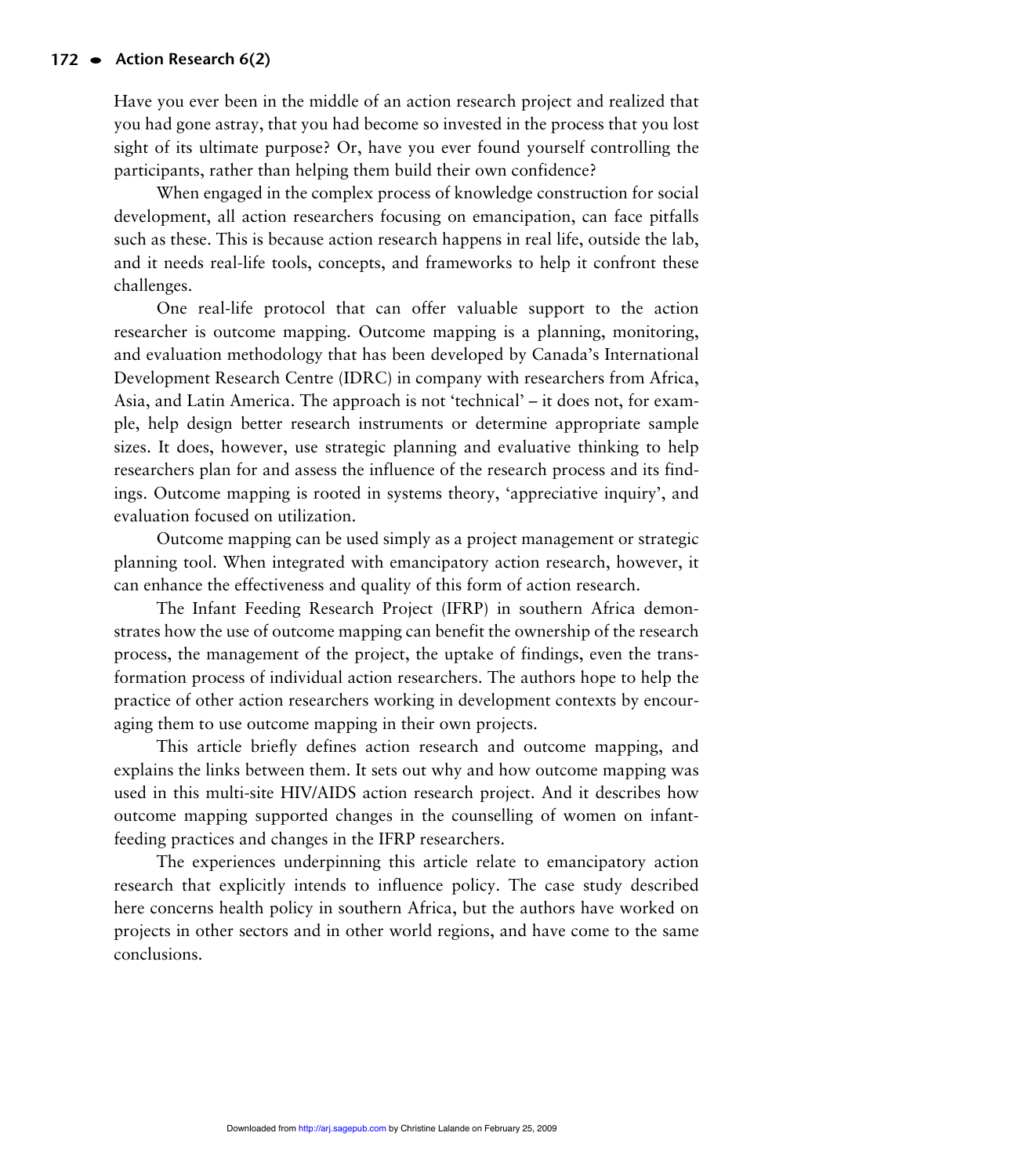#### **Emancipatory action research and outcome mapping**

#### **What is emancipatory action research?**

The term 'action research' was coined in 1946 by psychologist Kurt Lewin. He saw this category of inquiry not in the conventional way – as a dispassionate undertaking that seeks so-called objective knowledge – but instead as a form of social action. Over the years, many types of action research have been developed. Nowadays, the term emancipatory action research is applied to a variety of approaches that focus on participative inquiry and practice for social development. This article sets out the authors' particular interpretation and application of the method.

If we consider Habermas's classification of research on the basis of three 'knowledge interests' – empirical-analytical, hermeneutic-interpretive, and critical-emancipatory – action research would respond logically to the third category (Habermas, 1981; Smaling, 1994). In other words, action researchers are concerned that their work contributes to a better world – in Goran Carstadt's phrase, 'a world worthy of human aspiration' (Reason & Bradbury, 2001, p. 12). The method is oriented towards a future that could be realized, or even that *should* be realized (Ludema, Cooperrider, & Barrett, 2001). The vision of the future that is articulated within an action research project is often 'bigger' than the project's immediate goal, thus allowing the project to align itself more broadly, within a wider collaboration of community and academic interests (Senge & Scharmer, 2001).

Emancipatory action research seeks to use knowledge processes to inform action. In an international development context, action researchers seek to improve the lives of marginalized people both through the process of enquiry as well as through the practical application of the research findings. They operate within a context of change, advancing toward social justice and ecological wellbeing. As such they are concerned about issues of power, gender, and ethnicity, not only in society at large but also within the research milieu itself (Reason & Bradbury, 2001).

While action researchers do consider questions of research quality and rigor, the concepts of validity, reliability, and methodological objectivity as traditionally used in the empirical analytical paradigm are not considered helpful, as they are perceived to be discordant with the fundamental nature of action research. Sometimes these concepts can be applied in such a way that justice can be done to the practice of action research, as does, for instance, Smaling (1995, 1998). In general, however, criteria for good action research would focus instead on such qualities as participation, practical outcome, the plurality of knowing, the significance of the effort, and whether the effort leads to a new and enduring structure (Reason & Bradbury, 2001).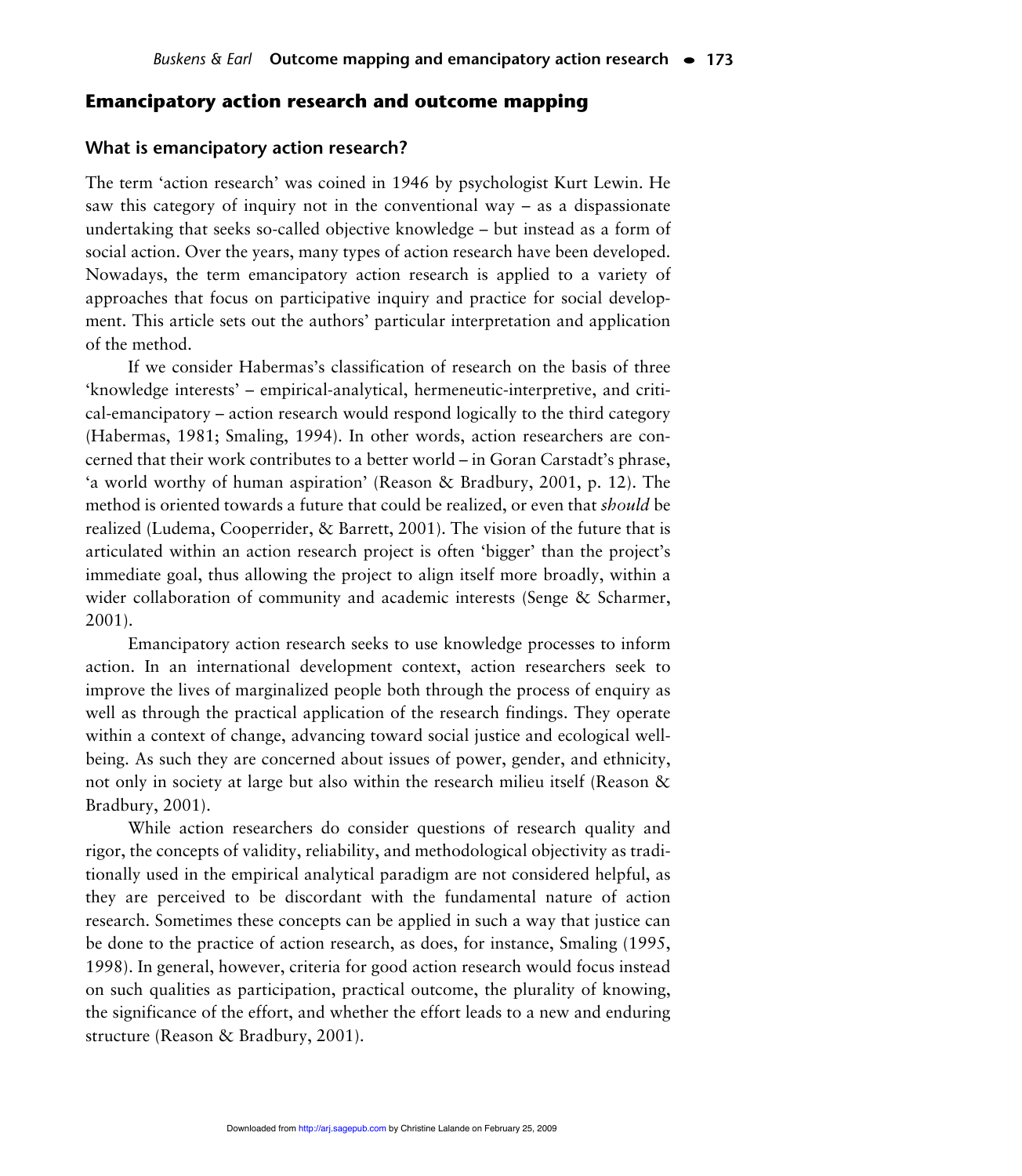Emancipatory action research is often evolutionary in nature; that is, the characteristics of a particular intervention will be developed as it goes along, in collaboration with all participants. To put it another way, practical knowledge is constructed by way of dialogue and action. Action research is focused on learning, and therefore may lead to changes in the very process itself. Thus there is an affinity toward 'research capacity development' since at the outset the participants often may not have the necessary knowledge and skills (Ludema et al., 2001; Meulenberg-Buskens, 1996, 1998; Senge & Scharmer, 2001).

Emancipatory action researchers know that their calling demands they be deeply involved in the process, and furthermore that they themselves will likely change as a result. Thus they should be able and willing to acknowledge and process their own thoughts and emotions (Buskens, 2002; Wadsworth, 2001). Self-awareness is a crucial quality in this type of inquiry. Whether one engages in a first-person exploration of the self, in a second-person analysis of colleagues or partners, or in a third-person investigation into issues such as race, gender, or class, all action research has an inward-looking dimension (Senge & Scharmer, 2001).

# **What is outcome mapping?**

Outcome mapping is a planning, monitoring, and evaluation methodology that defines a program's outcomes as changes in the behaviour of direct partners. The process has three broad stages: intentional design, outcome and performance monitoring, and evaluation planning. Outcome mapping promotes participation and is most effective when it includes program staff and partners throughout all three stages.

The method focuses on how programs facilitate change, rather than on how they control or cause change. Outcome mapping encourages programs to be intentional about those with whom they are working and the changes they are working towards. It looks at the logical links between interventions and outcomes, because the complexity of development processes together with the contexts in which they occur often make it impossible to attribute results to any particular intervention. As such, outcome mapping is focused on contribution, not on attribution. Furthermore, it locates a program's goals in larger development challenges that are beyond the reach of the program, and so it encourages the risk-taking that is necessary to achieve real social change.

Outcome mapping is founded on four questions:

- **1** What is the program's vision?
- **2** Who are its boundary partners?2
- **3** What changes in behaviour are being sought?3
- **4** How can the program best contribute to these changes?

Outcome mapping was developed in response to the limitations of tradi-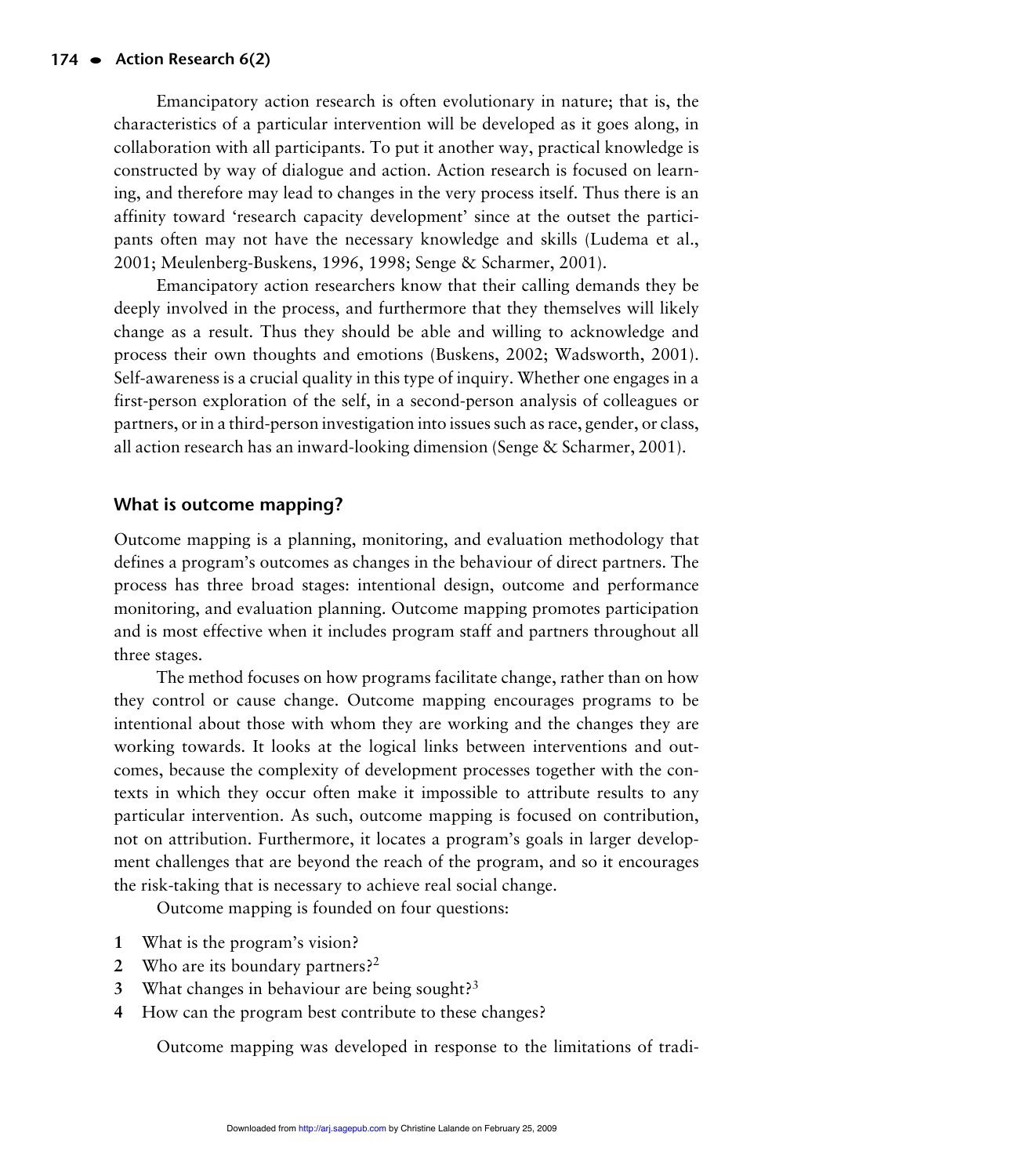tional evaluation and impact measurement methodologies for development research. In particular, the fundamentally linear and predictive nature of many traditional methodologies does not suit or support the innovative, exploratory, and inherently risky nature of the development research process. Development researchers require evaluation methodologies that promote systems thinking, provide opportunities for iterative learning throughout the research process, and permit researchers to assess the results of their work.

#### **Emancipatory action research in harmony with outcome mapping**

Outcome mapping is consistent with action research in terms of a) paradigmatic thinking, b) process management, and c) capacity level.

First, in both outcome mapping and emancipatory action research, the knowledge quest proceeds in the service of social change and development. The knowledge sought is practical; it can make a difference in people's lives. The human element is emphasized. Whereas most evaluation focuses on changes in state, outcome mapping looks for changes in behaviour, and thus it may be termed 'people-centred'. Similarly, emancipatory action research is often characterized as research 'for the people, by the people, with the people'.

Both approaches are unashamedly partisan. Practitioners openly embrace their values and belief systems, and formulate their dreams and plan their actions out of these. Both approaches, while allowing for an individual dream-based focus, seek to collaborate, create, and act upon knowledge in company with others. Neither approach seeks linear or causal explanations, but seeks alliance in systems thinking, and respects the contexts in which these processes take place.

Second, both emancipatory action research and outcome mapping are open-ended activities. The commitment to learning and the acceptance of what that learning might bring to the process itself require that facilitators have a flexible attitude toward change. In action research, research questions, interventions, methods, and techniques may need to be adjusted as things go along. Likewise, in outcome mapping the mission, outcome challenges, and progress markers<sup>4</sup> all may change. In both approaches, the dedication to the dream paradoxically provides a clear direction on the one hand, while on the other hand creates not only the possibility but almost the necessity for change.

Both outcome mapping and emancipatory action research are grounded in an iterative cycle of planning, design, action, and reflection. Every step in the outcome mapping journey is a destination, and every moment in the action research process is a research result. Both methods are built on participation and dialogue. There are, however, no blueprints or recipes for how to elicit this dialogue; every situation requires its own response and is furthermore in constant flux.

In both methods, the investigation proceeds on three levels. In action research one speaks of first-person (self-inquiry), second-person (relating to co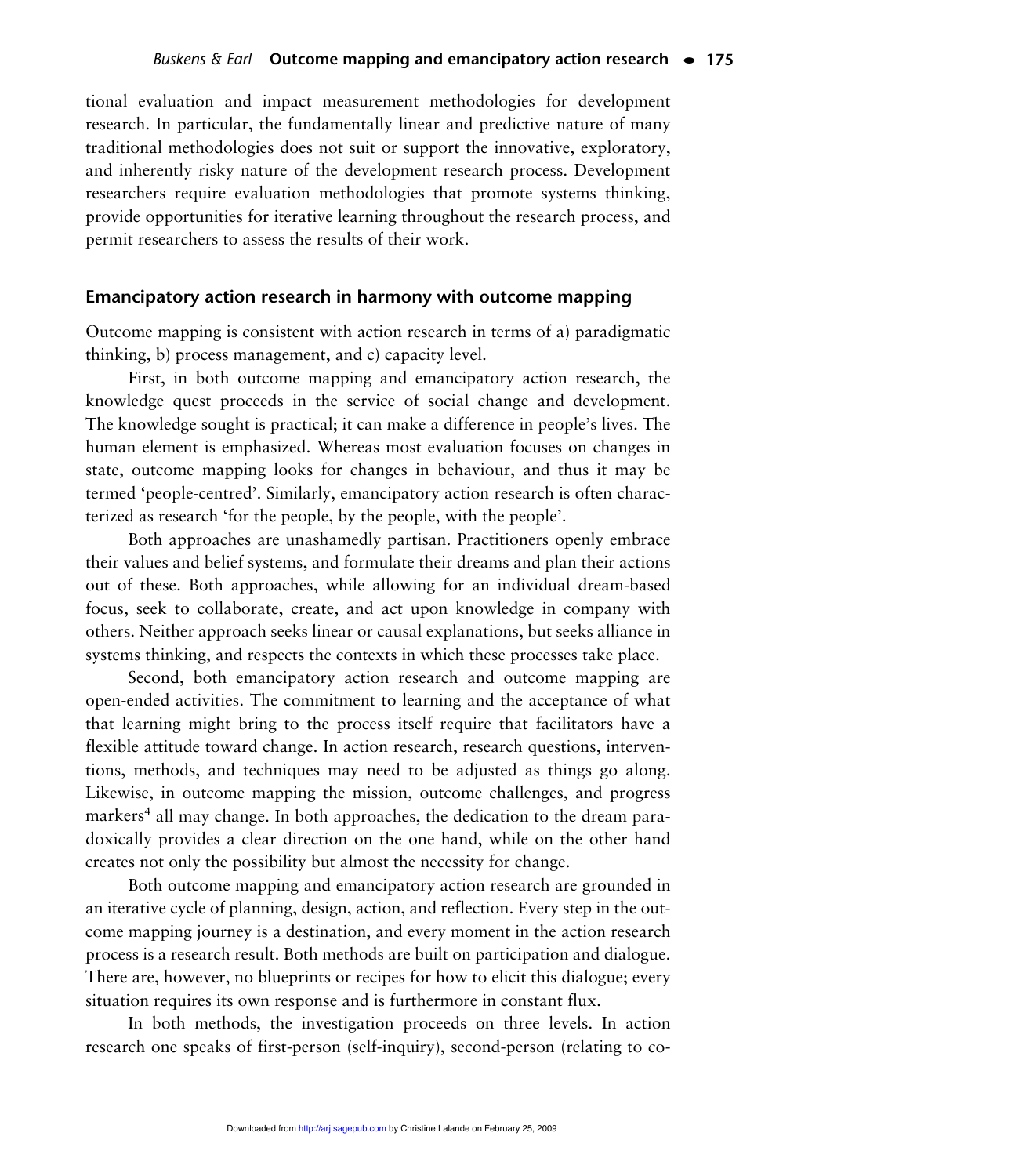researchers and partners), and third-person research (relating to issues such as race, gender, and class). Outcome mapping, on the other hand, monitors the changes in behaviour of the program's boundary partners, the strategies that a program employs to encourage change in its partners, and the performance of the program as an organizational unit.

Third, in both approaches reflection and self-awareness are important, and the capacity to engage effectively in interpersonal communication, to listen, and to share is essential. The willingness to bring all of yourself to the process and to allow inner change to occur requires self-confidence and trust. The personal qualities one develops as an action researcher are remarkably similar to those needed to engage effectively in outcome mapping.

# **Balancing process and purpose**

Action researchers know that the 'how' is crucial to the 'what' – the process is key to the results. This does not mean that the process distorts the findings or that the findings can be predicted by the process; rather, it means that the process serves the purpose. Outcome mapping helps the action researcher to balance the need to attend to the process with the need to focus on the overall purpose of the project. By providing planning and monitoring tools that keep an eye on both, outcome mapping links all the activities and behaviour changes in the program's direct partners to the broader purpose of positive social change. The metaphor of the map is fitting, because the method helps the action researcher manage the journey so as to arrive at the destination.

Emancipatory action researchers desire influence. Their goals go beyond simply coming up with research results to achieving real social change, in relationships, policies, and behaviours. Emancipatory action research, in other words, is an intervention intended to have positive development outcomes. Outcome mapping offers tools to articulate that broader purpose. The vision represents the dream toward which the research project aims to contribute. Outcome mapping alone cannot bring about that vision, but it is a guide. In particular, its concepts of 'outcome challenge' and 'progress markers' are the articulation of these changes in behaviour.

Outcome mapping does not limit the emancipatory action researcher to a simple or linear understanding of change. It admits the complexity of relationships and of different change processes happening in specific contexts. It recognizes that a single activity or set of activities may not lead directly to a desired outcome, and it encourages the action researcher to think about a varied menu of activities that might support the desired change. Outcome mapping encourages the action researcher to see themselves as part of a broader system of interconnected change agents who will all change as a result of their interactions. Like emancipatory action research, there is no single way to do outcome mapping.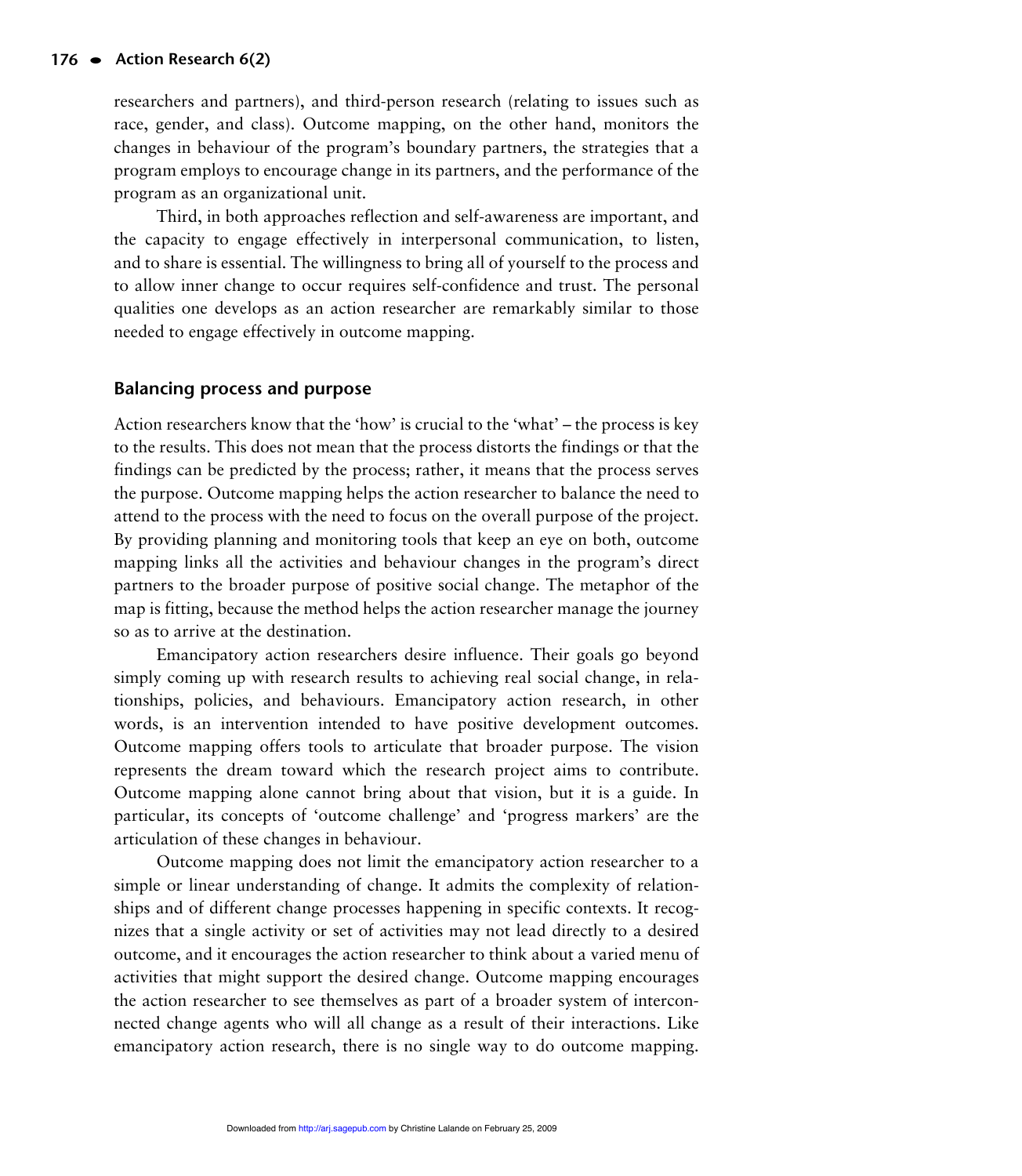Both must be designed to be context appropriate and aligned with the intended purpose.

# **Outcome mapping and the infant feeding research project**

#### **Purpose and background**

The IFRP aimed to lower the rate of paediatric HIV/AIDS caused by unsafe infant feeding practices in southern Africa through enhancing the effectiveness of infant feeding counselling. The focus was on women in low-resource settings and primary care facilities in Namibia, South Africa, and Swaziland.

While exclusive breast or exclusive formula feeding is recommended by various government policies, mixed feeding is the norm in this region. Mixed feeding, however, carries a higher risk of HIV transmission than does exclusive breast feeding (and, obviously, formula feeding). Evidence suggests that in exclusive breast feeding the virus is digested like all other protein, with minimal risk of transmission. The risk from bottle feeding is thought to be due to micro-trauma to the bowel by any additive, even water, which in the presence of the HIV virus in the breast milk provides an entry point to the infant's bloodstream.

The project's first phase, conducted during 2003–2004, was an exercise in exploratory, ethnographic research. The research team tried to understand how pregnant women and mothers with infants using the 'Preventing Mother-To-Child Transmission' (PMTCT) services as provided in public health clinics in low resource areas, made their decisions in the context of their everyday realities. For seven months, at 11 sites, 16 indigenous language-speaking female researchers did in-depth qualitative research grounded in ethnographic fieldwork methods (Buskens, 2004; Buskens, Jaffe, & Mkhatshwa, 2007; Buskens & Jaffe, 2008).

#### **Findings on three levels**

The data gathered in the IFRP's first phase confirmed findings by others that mixed feeding has remained the norm, and furthermore that PMTCT services have not been effective. These results reflect the realities of the counselling services on three levels:

- **a)** The project found ways to improve infant feeding counselling practices by sensitizing counsellors to the realities of HIV-positive mothers.
- **b)** It found that the current counselling format is not really suitable, and so the researchers embarked on the design of alternative counselling methods and for counsellor training, based on Brief Motivational Interviewing (BMI). BMI is an approach to behaviour change adapted from Motivational Interviewing that was originally developed in treatment programs for addiction. It has been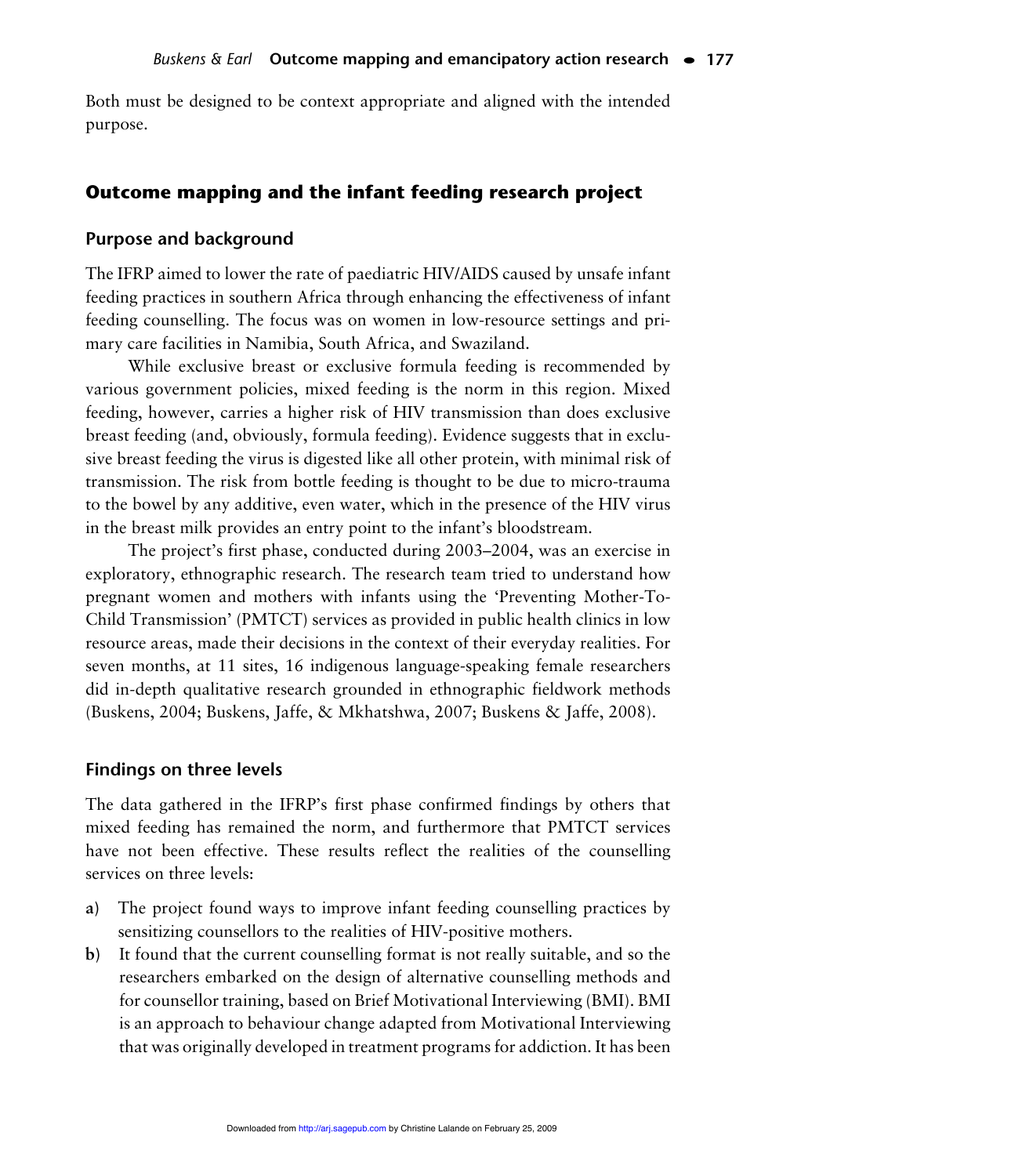modified for more general health care settings, and can be applied in short sessions. BMI is essentially a guiding style which is collaborative, evocative of clients' internal resources, and respectful of their choices. Responsibility for decisions regarding behaviour change is correctly attributed to the client and not to the health worker. BMI relies on empathic listening, developing a discrepancy between clients' goals and current actions, building self-efficacy, and rolling with rather than confronting resistance.

**c)** The project found that even when the first two dimensions were successfully addressed, the problematic nature of the relationship between counsellors and mothers tended to diminish the effectiveness of the counselling. The original research plan had to be adapted to accommodate this finding – new knowledge which led directly to the project's second phase. Just as feminist research in general has only recently taken on the taboo subject of women's hostility towards women (Chesler, 2001), the IFRP is coming to understand that the woman-to-woman dynamics in the PMTCT context may evoke hostility, over-identification, and avoidance. These dynamics may interfere with the BMI counselling style, making it difficult for women to apply it to other women with whom they identify closely. The concept of 'womancenteredness', used in the context of PMTCT had exclusively focused on the women receiving the counselling service (Daoussi, 2002). Given the challenges the counsellors are facing within the relationship with the mothers, the concept of woman centeredness should also be extended to the women giving the care. Since such woman-to-woman exchanges have been underresearched, this concept must be further developed and tested in the IFRP's second phase.

# **Tasks for phase two**

- **a)** The counselling and training formats will be tested and adapted in the action research sites. The action researchers will train the counsellors at these sites, which will necessitate liaising also with clinic staff, superintendents, and other stakeholders.
- **b)** Training materials including a video featuring the new counselling style a training manual, and a reader will be developed.
- **c)** The concept of woman-to-woman gender dynamics will be further developed in relation to woman-centeredness.
- **d)** On a continuing basis, the phase one findings will be circulated in various forums.

While these four tasks are interrelated, they require different approaches, expertise, and resources. The IFRP team therefore is an inter-disciplinary one. The ten researchers include three medical doctors, one psychologist, three nurses,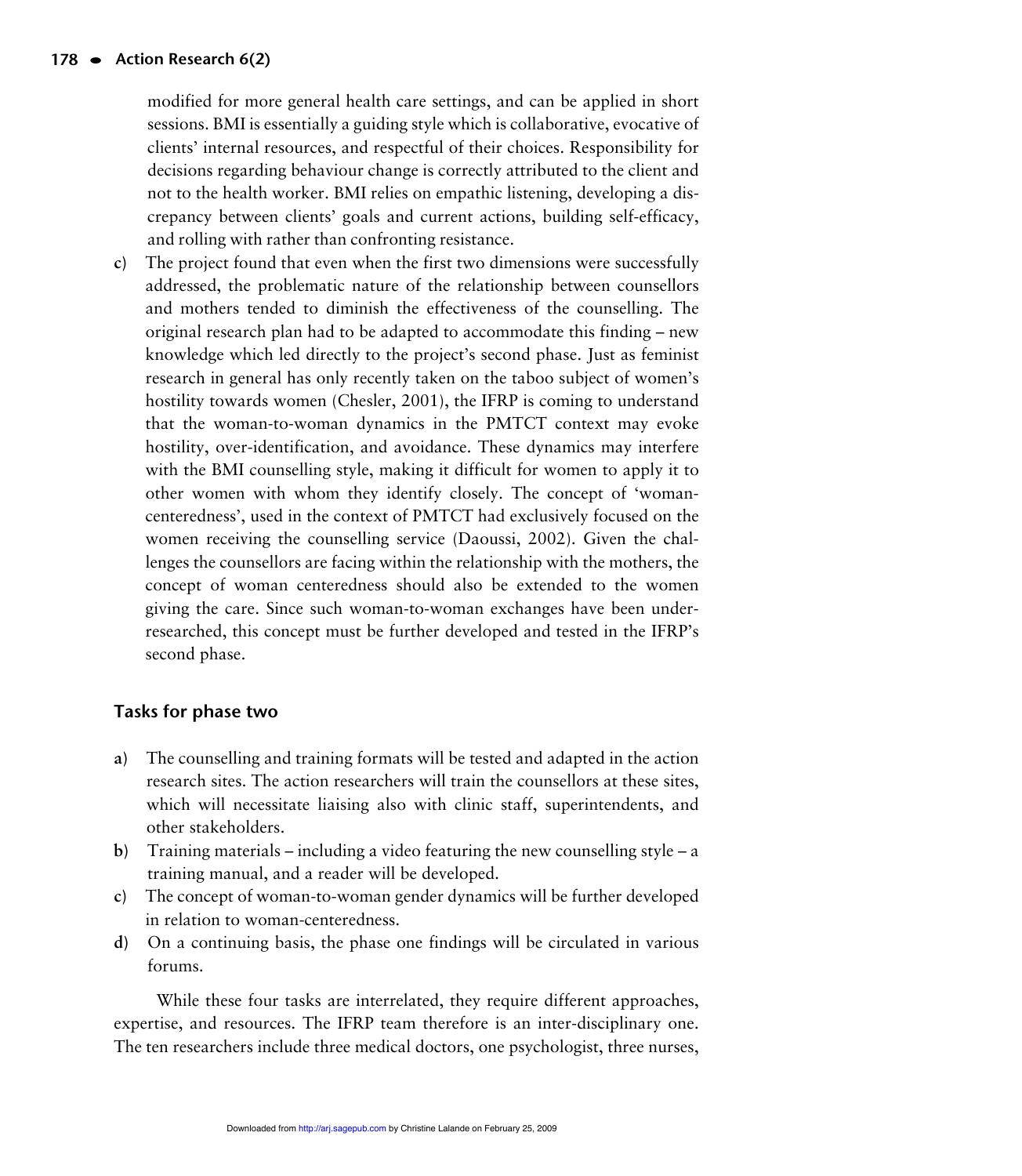two adult educationalists, one cultural anthropologist, and one public policy law student. The team represents both sexes, five nationalities, and four ethnic groups. The four action research sites are in three countries. Three desk studies will support the process as a whole.

## **The IFRP's approach to action research: Appreciative inquiry**

Appreciative inquiry was chosen because, instead of focusing on the problem, this tactic uses unconditional, positive questions to guide the process of transformation. Already, public health settings in southern Africa receive much criticism from the public and the media, and it is imperative that the IFRP avoids that kind of thinking.

Appreciative inquiry is a participatory consultation process that can inspire large numbers of people to 'discover, dream, and design' a better 'destiny' for an organization, institution, or even a city. It is based on the premise that organizations move in the direction of their focus (Ludema et al., 2001). The IFRP has adopted from appreciative inquiry the positive focus of building on what works, what participants describe as their best practices, while also 'naming the Elephants' (Hammond, 2002). 'Naming the elephants' is a discussion technique that raises those dynamics that everybody knows contribute to the failure of a program's or organization's efforts, while nobody wants to talk about them. In the counselling session, Woman's Inhumanity towards Woman was such an Elephant (www.ifrpafrica.org).

#### **The IFRP's research aim**

The goal of the project is to explore how the PMTCT counselling services can be conducted in a spirit of mutual respect and understanding. Ideally, every mother will be informed of her options for feeding her infant without being judged or stigmatized for her status or decisions. The researchers hope that the effect of this enhanced interaction and dialogue will be optimal concordance with national PMTCT feeding guidelines, as well as improved satisfaction and better decisionmaking for both the counsellor and client.

# **The IFRP second phase research question and intervention methodology**

The intervention consists of a counselling and counselling training format in combination with an action research process and a monitoring and evaluation process (ifrpafrica.org). The intervention is applied in four sites in southern Africa: Stellenbosch and Eshowe (South Africa), Mbabane (Swaziland) and Oshakati (Namibia). The study is guided by the question: *how can counsellors be prepared effectively for their task?*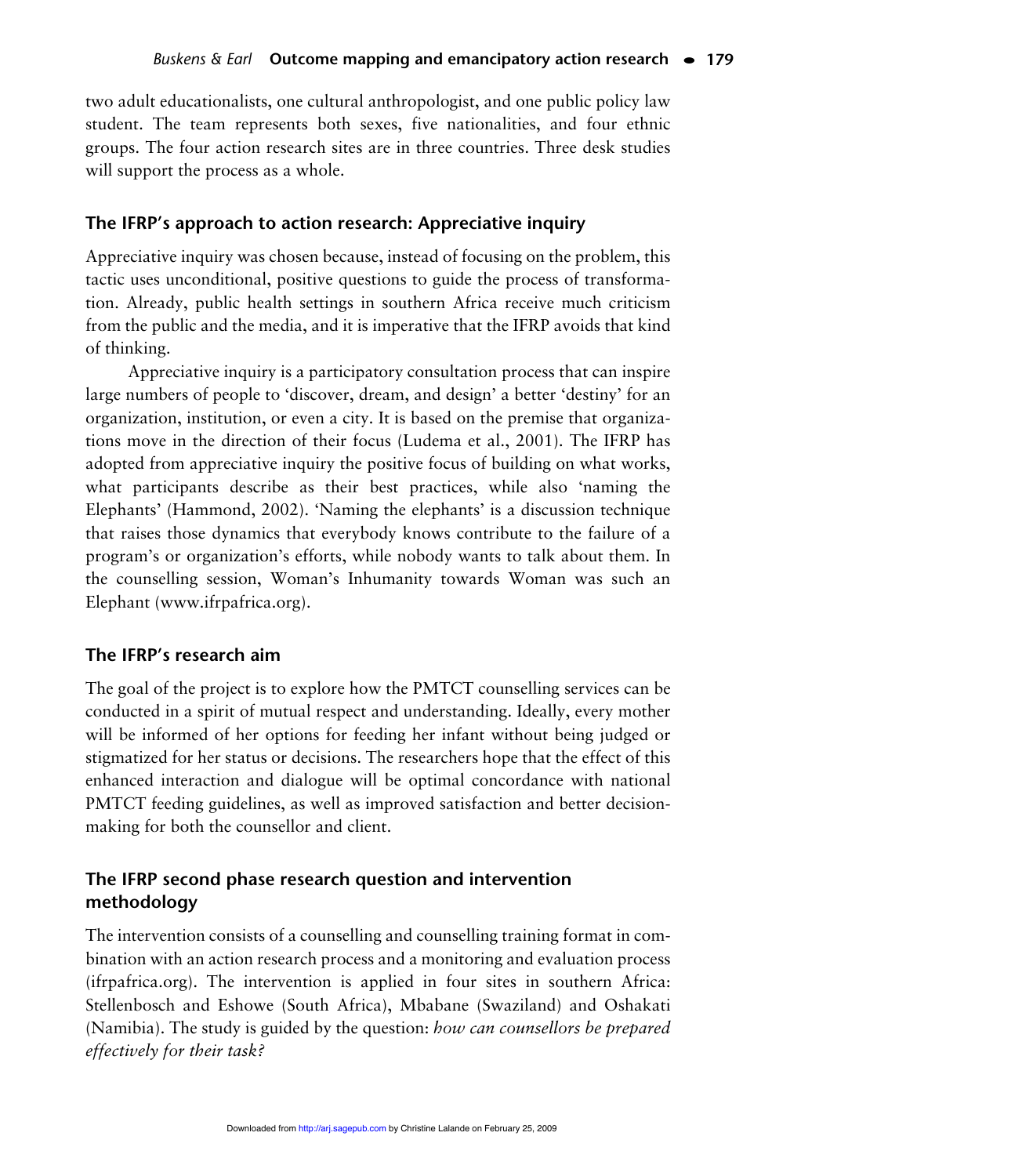The four action researchers received initial training in research and counselling. They will conduct the training of the counsellors in their site and engage their counsellors in an action learning process over a period of six months. They will support each other in regular project meetings and will be mentored by another core group of four researchers.

The action researchers will document their learning on an ongoing basis through research diaries and they will videotape research discussions with counsellors. The material will be transcribed, translated and analysed by the action researchers and the core group.

# **Outcome mapping: the right approach**

Why is outcome mapping an appropriate method for the IFRP? The reasons are many.

# **It seeks behaviour change**

The IFRP's core business is changing people's behaviour. It aims to motivate PMTCT clients to modify their infant feeding practices and to stimulate the counsellors to change their counselling behaviour. Meanwhile, the action researchers have to adjust their own behaviour too, and learn to be good counsellor-trainers and supporters. Outcome mapping frames development precisely in these terms; it defines a program's outcomes as changes in the behaviour of its direct partners.

# **It echoes appreciative inquiry**

The vision in outcome mapping corresponds with the unconditionally positive approach taken in appreciative inquiry. Both methods summon the future in a positive way. Both focus on the dream rather than on the problem to be solved. The dream concerns the future and incorporates (in this case) a new 'future counsellor self' and a new 'future clinic self'. Thus the language used in both approaches is similar. Dream and vision are both meant to be 'bigger than life' so that they can exert an inspirational pull that transcends the specific limitations of the immediate project.

# **It can tackle several questions simultaneously**

Typically, emancipatory action researchers involve themselves in various communities of inquiry and can confront several research issues at one time. In a similar way, outcome mapping helps the IFRP researchers to manage various knowledge quests and their communities separately and in relation. Here are three: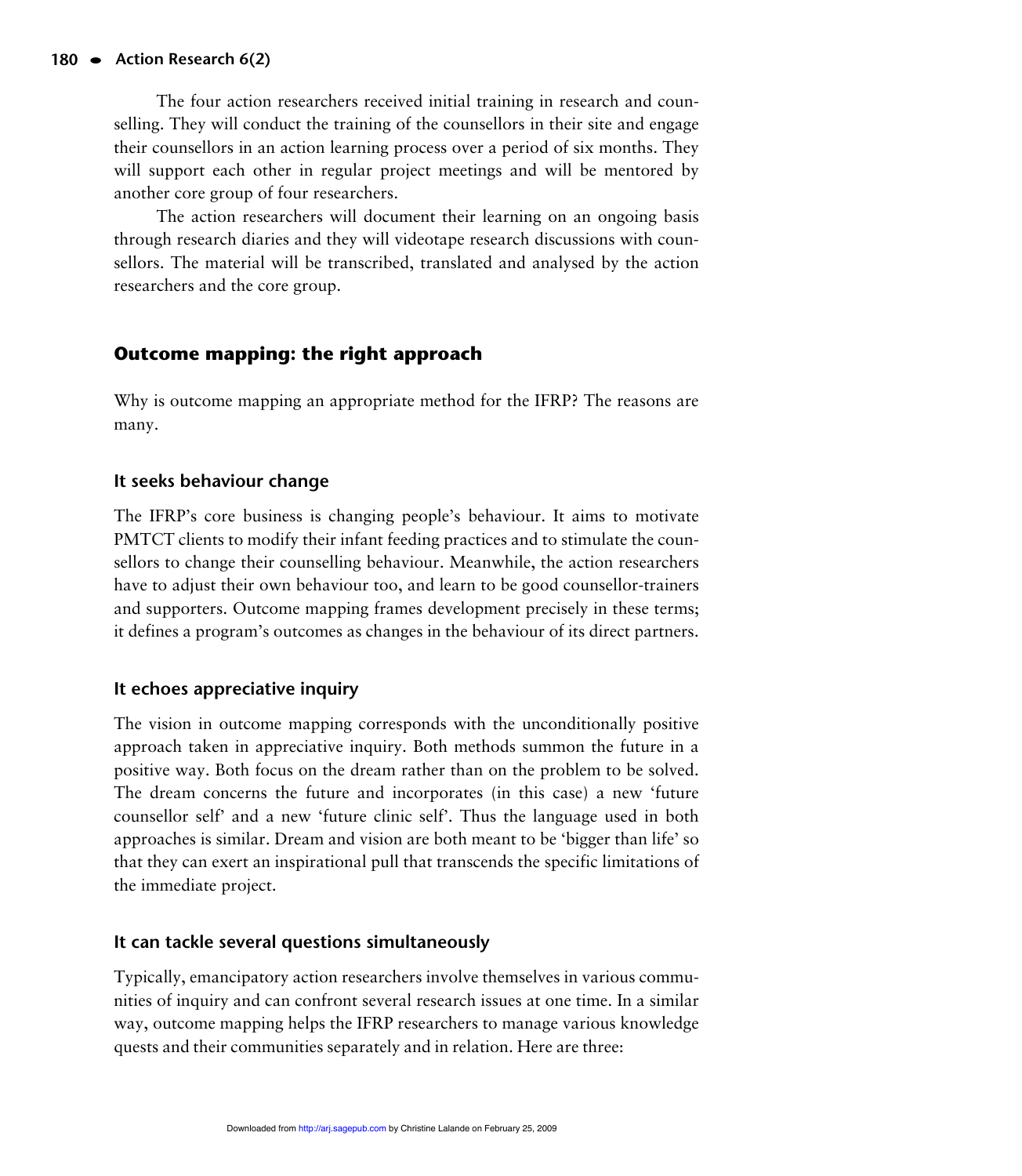- **a)** During its *intentional design and monitoring stages*, outcome mapping allows for the posing of certain questions within the intervention's community of inquiry, for example: do we 'see' the changes or outcomes that we want? To what degree? What can boundary partners (in this case, counsellors, action researchers, and the core team) do to enhance the intervention?
- **b)** It also allows for *action research* questions, such as: how can BMI and the concept of woman-centeredness be adapted in the context of PMTCT? What is the learning to be gained from that process? Can this learning be transferred to other health research contexts, such as gynaecological examinations or maternity wards? Can it even be transferred to other contexts where the relationship among females is important?
- **c)** Finally, outcome mapping smoothes the way for *evaluative policy research* questions, for example: is the intervention effective? In this case, is the number of mothers who are able to adhere consistently to their chosen feeding method increasing because of this form of counselling? In action research terms, this question addresses the norm of 'creating something new and enduring' and at the same time reflects the evaluation stage of the outcome mapping method.

## **Its evaluation function eases change**

Outcome mapping gives researchers a framework for regarding their procedures and findings from an evaluation perspective. It is a flexible tool, inviting practitioners to review their programs regularly (Earl, Carden, & Smutylo, 2001). Boundary partners may have been dropped or added; the vision or the mission may no longer reflect the dream; outcome challenges and progress markers may need to be adjusted. Outcome mapping thus is suitable for monitoring action research processes because it would frame their potential for change not as a weakness, but as a strength, and would accept even that the researchers themselves might change. In the case of the IFRP, since the second phase has evolved from an adaptation of the original research plan, outcome mapping's potential is highly relevant.

#### **It encourages dialogue**

Outcome mapping fosters open discourse about changes envisaged in the project (Smaling, 1995, 1998). The process of developing progress markers taps into tacit knowledge, and forces practitioners to make explicit their theories behind the interventions and their knowledge of the context and the boundary partners. Outcome mapping brings a systematic perspective to possibilities for influence, and as such invites openness about the motives for change. It allows academic researchers and practitioners to share, on equal ground, as experts. While aca-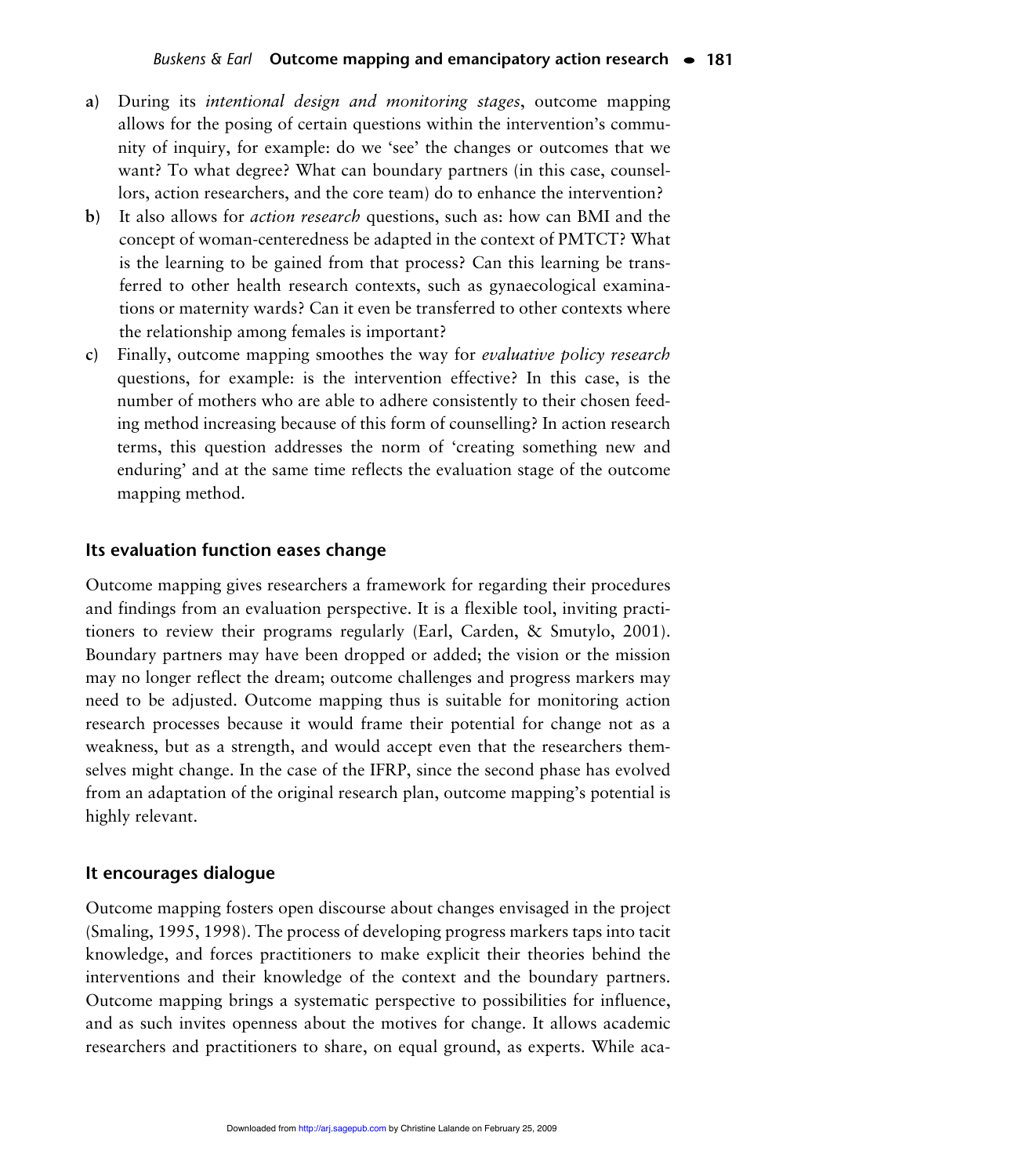#### **<sup>182</sup> • Action Research 6(2)**

demic action researchers are often ambivalent about revealing their motives – for fear of 'imposing' – exposing these motives builds trust and relationships. Openness is a prerequisite for intersubjectivity, an important criterion for quality action research (Smaling, 1995). What is more, the IFRP has embraced a 'culture of openness and sharing'.

# **The IFRP's use of outcome mapping**

It will be remembered that outcome mapping aims to specify a) the research program's vision, b) its boundary partners, c) the changes or outcomes that it seeks, and d) how the program contributed to achieving these changes. Here is a look at how the IFRP has applied each of these elements.

# **Vision**

Inspired by appreciative inquiry, the IFRP frames its 'primary intent' in this way:

Imagine a world where no child is ever infected with HIV . . . The IFRP's vision is to contribute to reducing the number of children dying through mother-to-child transmission of HIV by focusing on the positive potential of the woman-and-counsellor relationship to promote safe infant feeding practices. Imagine the encounter as a sacred space where women and health workers are empowered by their interactions to realise autonomy, self-love, and mutual respect, and where the communication is a genuine collaboration to promote health and well-being. Imagine that the womancentred interaction will build the capacity of both groups of women to acknowledge and transform female internalized sexist consciousness and sexist attitudes and behaviour. (www.ifrpafrica.org)

With outcome mapping, an evaluation will measure the program's contribution toward this vision – not whether the vision was achieved. The vision expresses the ideal that the program supports. While it is related to the program's narrower and more immediate objectives, the vision goes deeper, is wider in scope, and is longer term (Earl et al., 2001). The vision is meant to be inspirational and to guide the project and boundary partners' efforts, while anchoring these efforts in the values and beliefs that give meaning to their lives in a broader sense.

Although the project gathers data on its actions and on changes in its boundary partners, no attempt is made to imply a causal relationship between the two. The project is assumed to be only one of many influences on boundary partners, and cannot claim sole credit (Earl et al., 2001).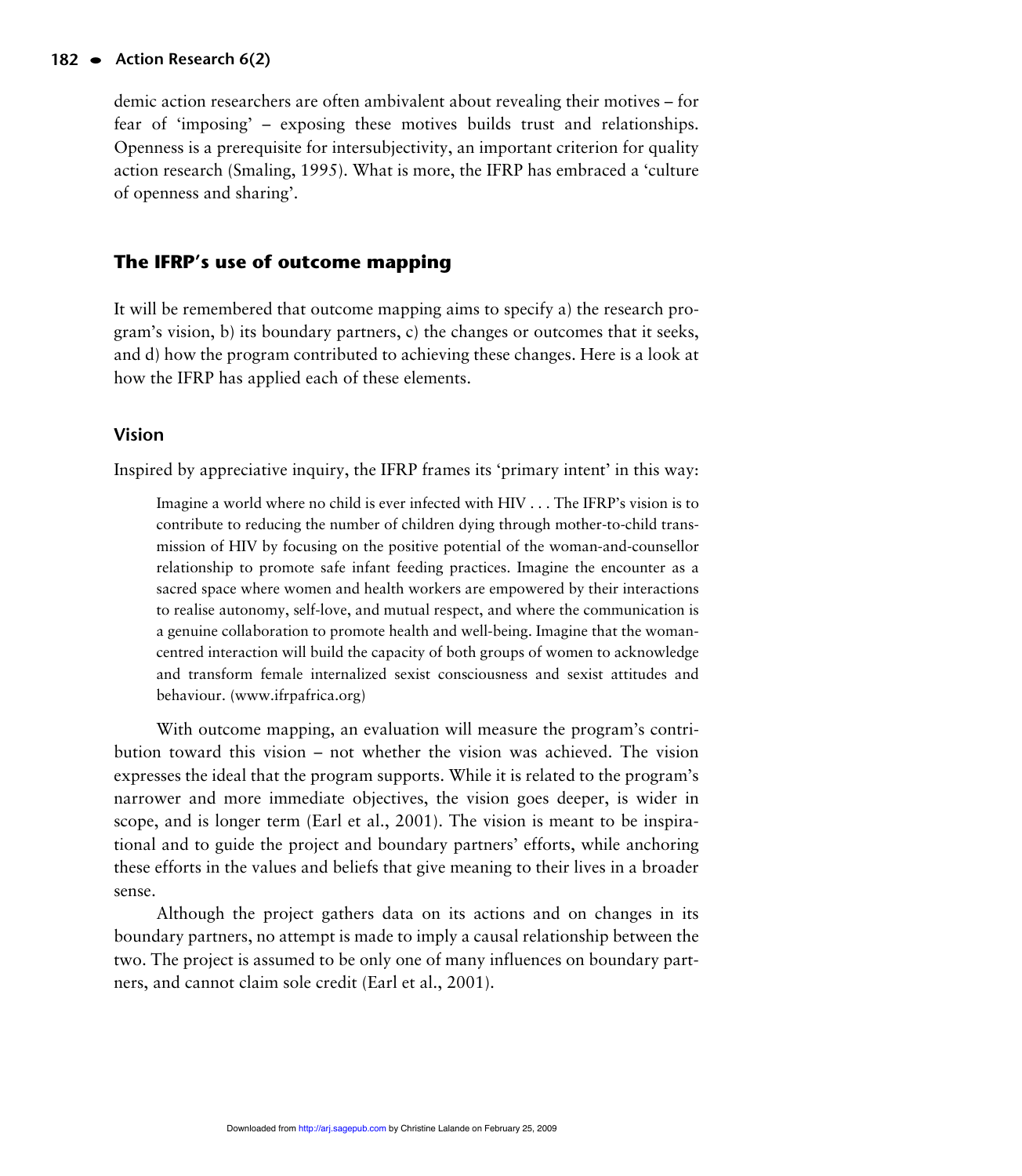## **Boundary partners**

Boundary partners are those individuals, groups, and organizations with whom the program interacts directly and whom it can reasonably expect to influence.

A single boundary partner may include multiple individuals, groups, or organizations if a similar change is being sought in all of them. Other actors that the program needs to work with, but does not necessarily want to change, may be listed as 'strategic partners'.

'Boundary partner' is a nesting concept. The researchers' boundary partners may have their own boundary partners. Specifying a boundary partner thus depends on one's perspective (Earl et al., 2001).

The IFRP comprised various teams with each their own purpose and culture. The core management team identified the following boundary partners:

- **•** Action researchers
- **•** Training development team
- **•** IFRP trainers
- **•** IFRP desk researchers
- **•** Funders
- **•** Motivational Interviewing Southern African Network (MISA)
- **•** Department of Family Medicine at University of Stellenbosch
- **•** Health researchers in southern Africa

For the action researchers, the nurse counsellors and the PMTCT program were the most important boundary partners. Other boundary partners included the government structures at the local, provincial and, sometimes, national level. The primary beneficiaries of the IFRP, the mothers coming for infant feeding counselling, were the nurse counsellors' most important boundary partners.

Boundary partners is a nested concept. As such it differs from the concept of stakeholders known in action research. In the actual research practice, this meant that the researchers could create and maintain a spirit and culture of participation without the unwieldy, often unmanageable, 'stakeholder' meetings. The various teams met with their own boundary partners and the meetings were always aligned with the specific purpose of that team's task and thus highly productive and time effective.

#### **Outcome challenges and progress markers**

Outcomes are defined as changes in the behaviour, relationships, activities, or actions of the people, groups, and organizations with whom a program works directly. Outcomes are the effect of the program 'being there', with a focus on how boundary partners behave as result of being reached. An outcome challenge describes how the behaviour, relationships, activities or actions of an individual,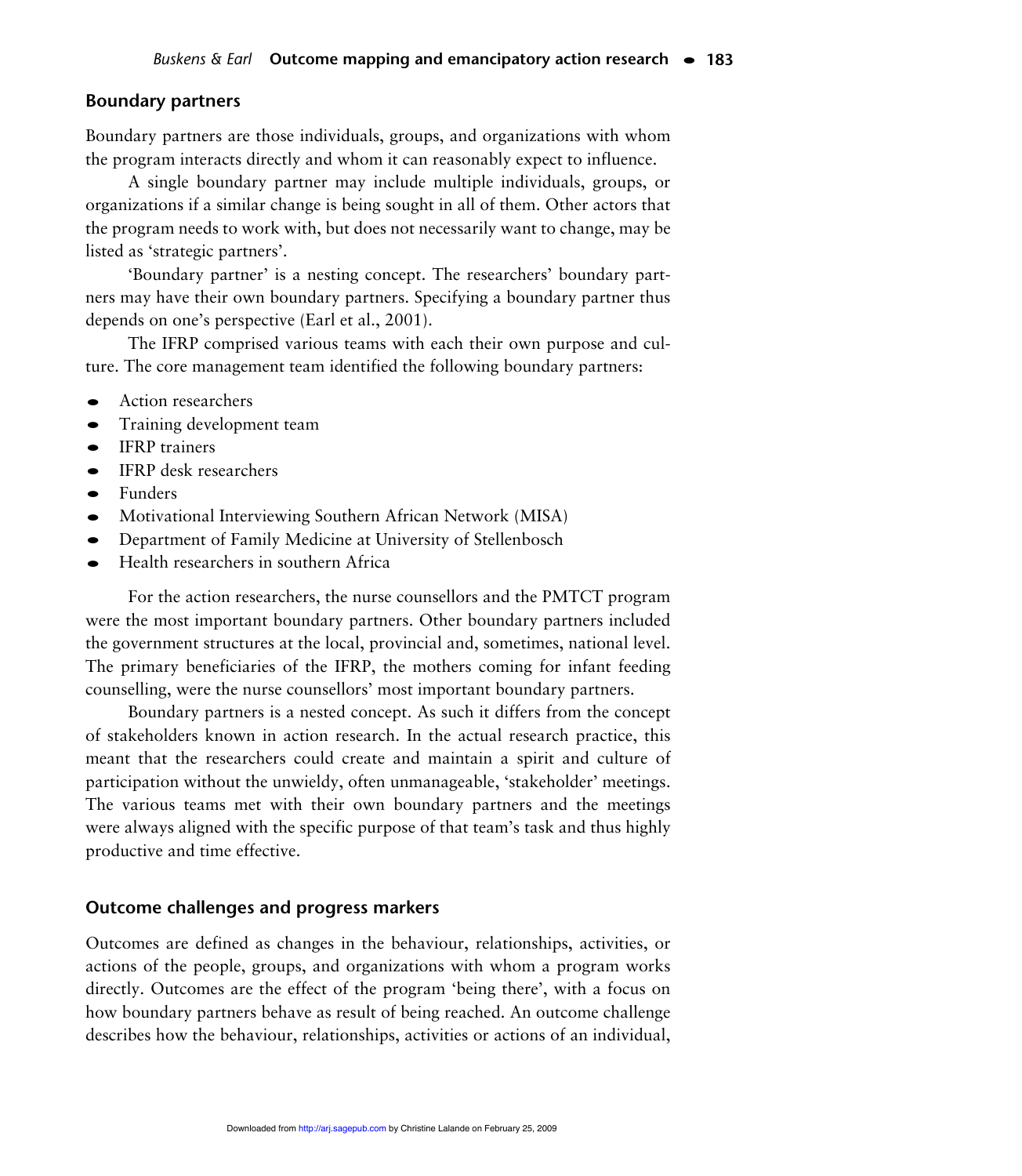#### **<sup>184</sup> • Action Research 6(2)**

| Expect to see                                                                               | <b>Nurse counsellors</b><br>Like to see                                                                   | Love to see                                                                                           |
|---------------------------------------------------------------------------------------------|-----------------------------------------------------------------------------------------------------------|-------------------------------------------------------------------------------------------------------|
| Counsellors are aware of<br>and know how to use<br>brief motivational<br>interviewing (BMI) | Counsellors regularly use<br>BMI effectively in their<br>interactions                                     | BMI empowers the counsellors<br>and improves their<br>satisfaction. They promote its<br>use to others |
| Counsellors are aware of<br>the need for client and<br>woman-centredness                    | Counsellors display a client-<br>and woman-centred<br>approach in their<br>interaction with the clients   | Counsellors promote client-<br>and woman-centredness to<br>other care-givers                          |
| Counsellors take part in the<br>action research component<br>of the study                   | Counsellors reflection leads<br>to improved personal<br>knowledge                                         | Counsellors are empowered by<br>the process of AR and grow as<br>individuals                          |
| Most counsellors have clearly<br>defined boundaries                                         | All counsellors have defined<br>their boundaries and some<br>show increased satisfaction<br>in their work | All counsellors have clearly<br>defined boundaries and show<br>pride in their work                    |
| Counsellors are clear on the<br>quidelines for infant feeding                               | Counsellors are able to<br>utilize their knowledge in<br>their counselling                                | Counsellors are experts in<br>infant feeding and PMTCT and<br>are utilized as such                    |

**Table 1** Example progress markers for the key boundary partner of the action researchers–nurse counsellors

group or institution will change if the program is extremely successful. The outcome challenge incorporates multiple behavioural changes within a single statement. A set of progress markers is identified that outlines the progressive levels of change leading to the achievement of the outcome challenge (Earl et al., 2001).

The outcome challenges and progress markers identify the results that the program would like to see its boundary partners achieve. They are defined in consultation and collaboration with these partners (Earl et al., 2001). For different boundary partners one would anticipate different opportunities for influence and thus different outcome challenges.

# **Benefits of using outcome mapping**

The IFRP's use of outcome mapping benefited the project in at least five areas.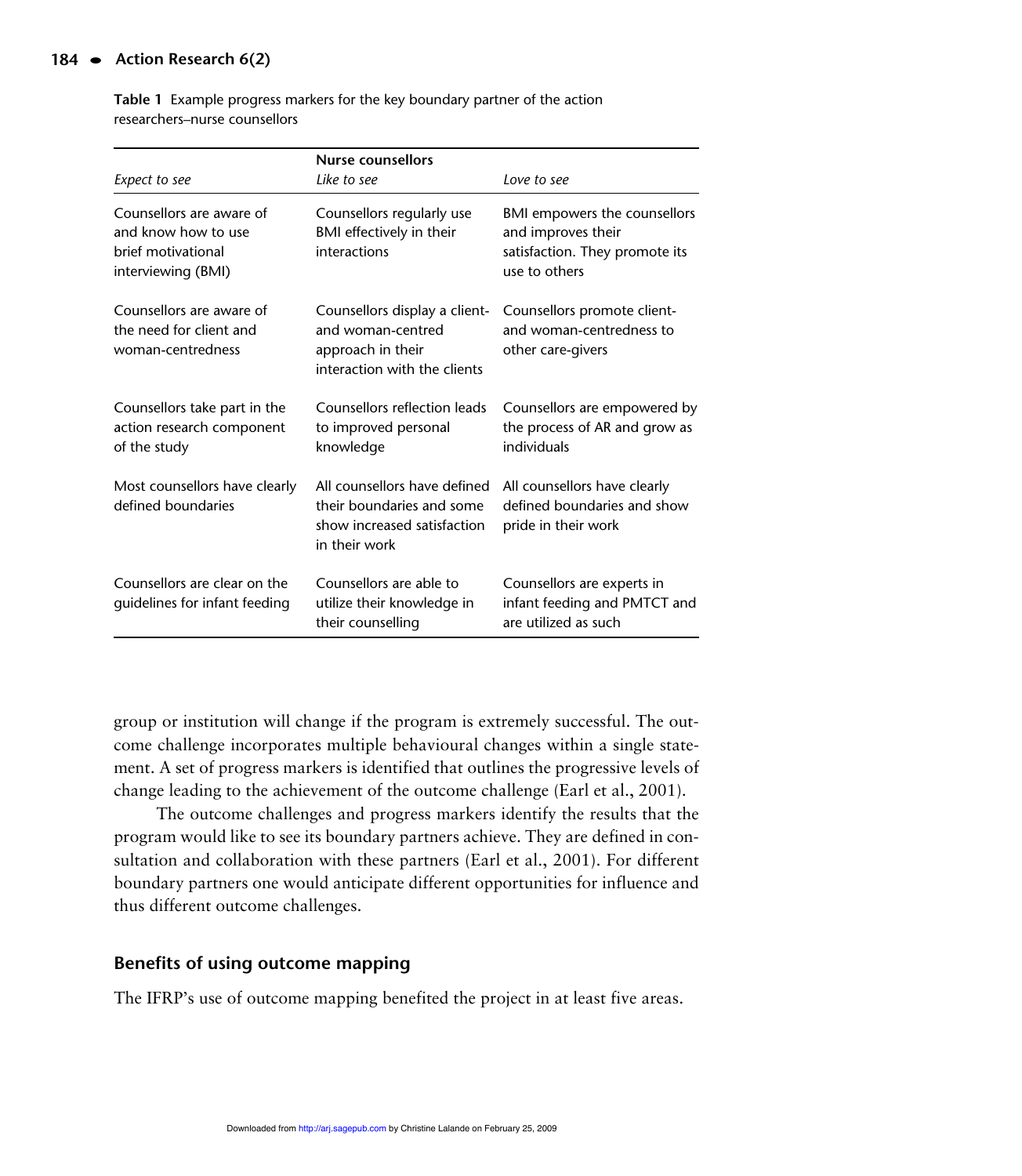#### *Project management*

Outcome mapping enabled the project team to design the management of this very complex research initiative in a single day. The three-person core group defined its members, colleagues, related research networks, and even the donors as boundary partners. The outcome challenges in relation to the various boundary partners, the progress markers that would grade success, and the strategies that would accomplish that, together formed the total project management plan.

Outcome mapping facilitates participatory project management because it makes transparent the relationship between tasks and researchers. In the case of the IFRP, the method not only mapped the management process, but it also specified all persons involved and made the director's leadership a function of this shared orientation. While the director thus became accountable to her team members, she was still able to maintain her responsibilities towards the various governments and donors.

The team discovered that the main task of project management is actually a clear allocation of tasks. Lack of clarity in this area endangers cooperation; outcome mapping can make this task distribution very clear. At the same time, for all participants, there remains room for change in terms of personal growth and choice to do certain tasks. To extend the metaphor, having a map means that one can change course without getting lost.

Indeed, outcome mapping has provided a map to design the process and to track its progress, and does so in a language that facilitates communication. Because of its focus on vision and purpose, the method resonates with the dream for a better world that underlies the IFRP. Outcome mapping's focus on the vision and the purpose creates a platform for communication that is grounded in a shared platform so that the differences between all partners do not divide, but serve to connect.

#### *Action research processes*

The IFRP action researchers are using outcome mapping as the heart of their project design. Because all are using the same process, the similarities and the differences among the four local contexts are clear. This makes it easy for the researchers to learn from one another, and simplifies the project manager's task in supporting and coordinating their efforts.

Normally, emancipatory action research processes operate simultaneously in various so-called communities of inquiry and of practice. The most important communities would be, of course, the actual environments in which the intervention is developed and will be accepted. Outcome mapping forms the foundation for the conversation with and within these communities. In the case of the IFRP, the community comprises the local clinics, the health districts, and the provincial and national health departments.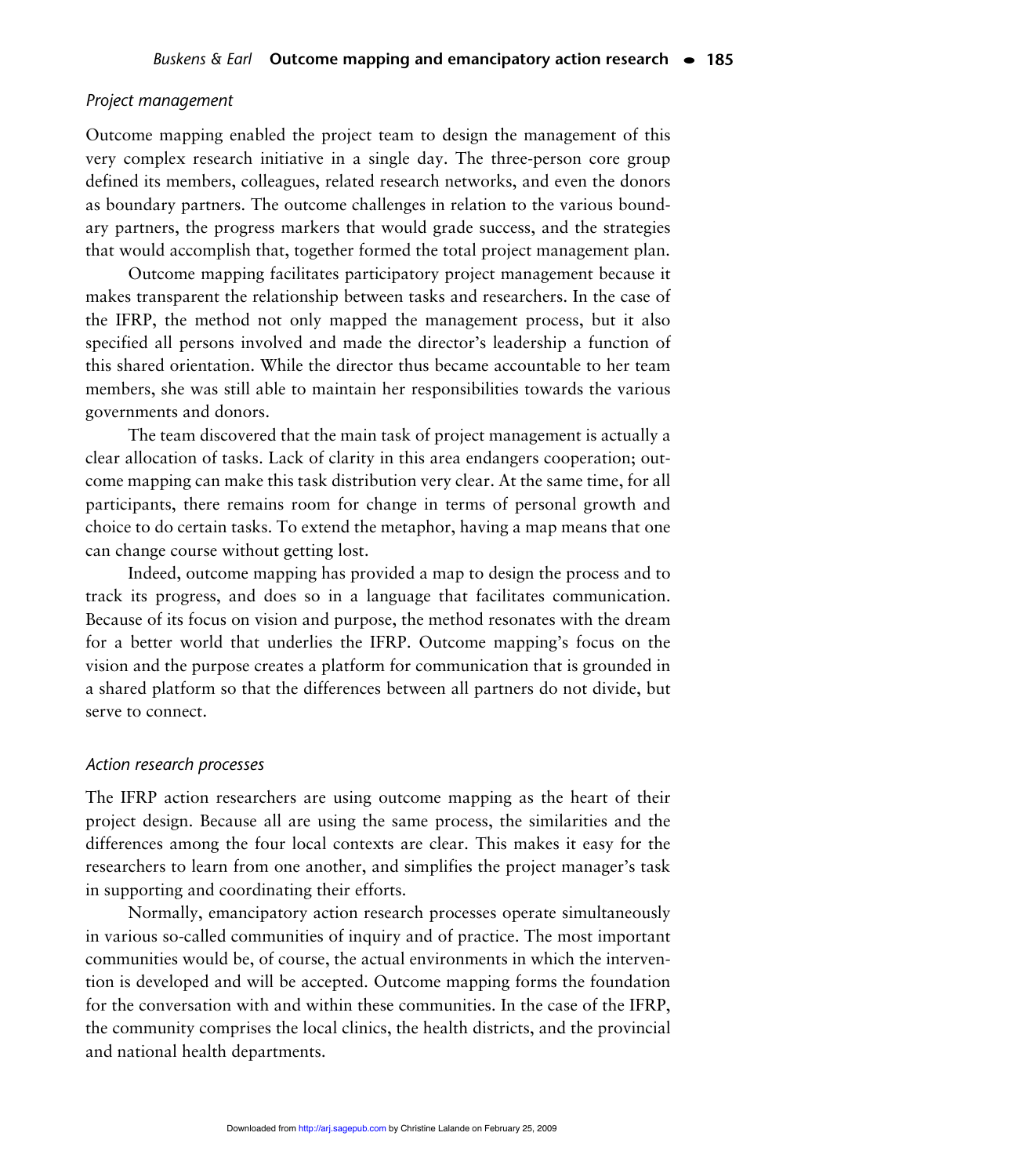When the outcome mapping process is applied in an actual intervention community, however, it can exhibit an autonomous character. To put it another way, outcome mapping can generate texts that can stand on their own, with their own language and logic. In the context of intervention, the logic of outcome mapping can be regarded in isolation from the logic of the action research process that gave it birth. Often, the people who are interested whether the intervention works and whether and how it can be replicated, do not necessarily want to understand its theoretical background in action research. At the same time, outcome mapping focuses on the specific outcomes pertaining to the intervention while continuously affirming the relationship between these outcomes and the wider vision. Thus, the outcome mapping process actually strengthens the theoretical framework of the action research project in a practical way. An example of this was the presentation to counsellors and their supervisors within the provincial health structure in one of the provinces of South Africa by one of the action researchers. Having identified these boundary partners as the primary users of the project, this action researcher focused his presentation on their experiences and the potential benefits of their participation. This meeting with the key boundary partners proved more useful than traditional stakeholder meetings used by action researchers.

# *Enhancing partnerships*

Toward the end of the project, the IFRP researchers learned of a proposal that their counselling and training techniques be considered for use in general HIV community-based programing in three countries in southern Africa. The funder of the research intends to take up the IFRP's intervention approach throughout its HIV/AIDS community development initiatives.

The uptake of the research findings in this way is at least partially the result of the close partnership that developed between the funder and the action research team. The action researchers approached the relationship in a fresh manner, and explicitly recognized the funder as a boundary partner who could be influenced. They acknowledged the interdependence of their contributions and worked to get the funder more actively involved in the process and aware of the findings. This helped contribute to the funder's engagement with the research and decision to consider scaling-up the intervention throughout its programing in southern Africa.

# *Managing power dynamics*

In the worlds of emancipatory action research and outcome mapping, power can be defined as the 'capacity for influence'. This capacity comprises the desire to wield this influence, the knowledge, and the communications and other skills and resources that can achieve this influence.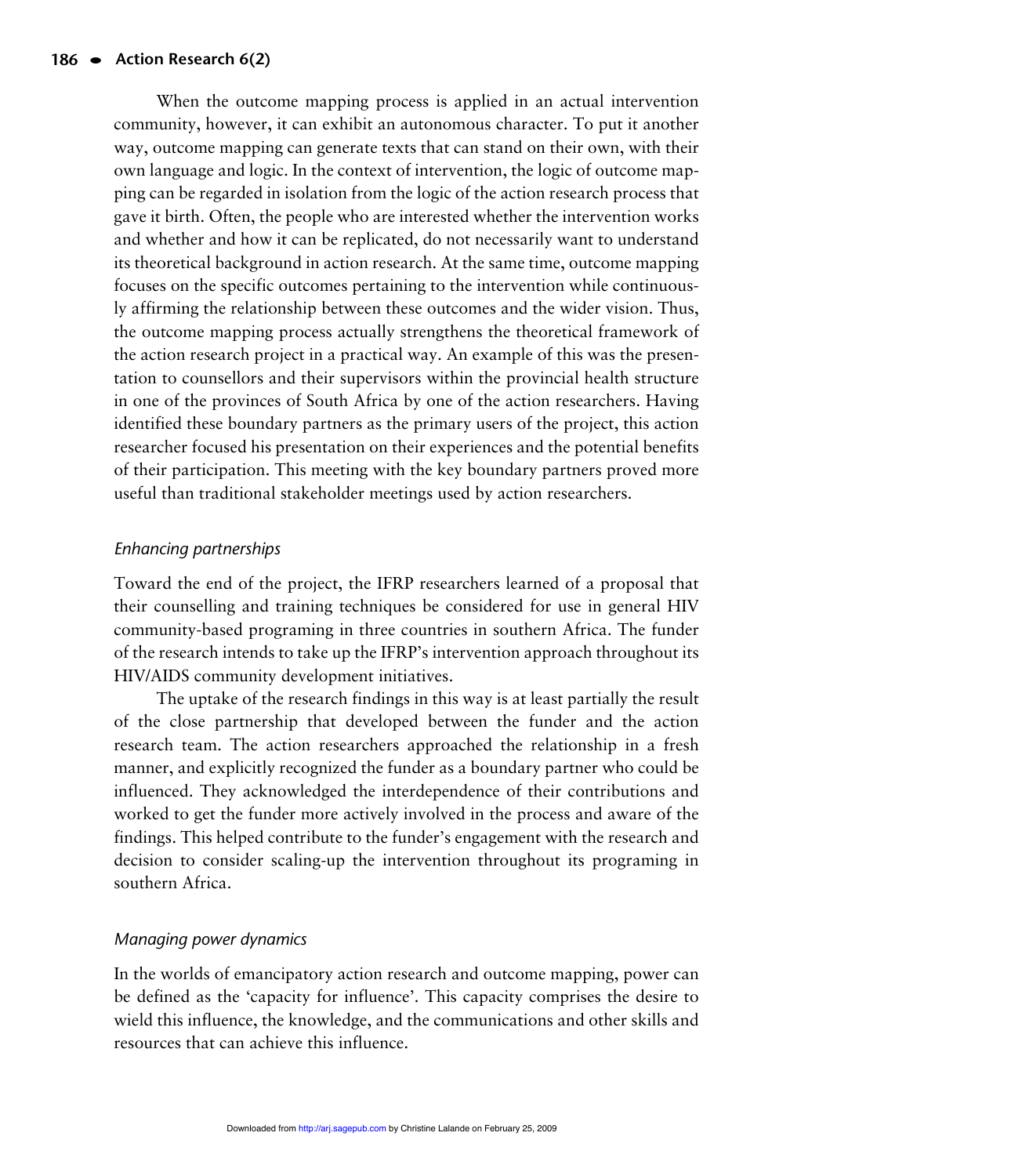In development and emancipatory action research projects, the risk that practitioners will wield undue control is enormous – as is the risk that these same participants will fail to exercise their power sufficiently. Action researchers can fall into extreme opposing positions, sometimes within the context of the same project:

- **a)** Emancipatory action researchers may allow themselves to be cast as experts – even as saviours – and may direct, nurture, and care for their participants as if these people were followers, victims, or children. It is unlikely, however, that negating these people's inherent, inner power will contribute to bringing about sustainable change. Those participants need to take control of their own situation, including the actual change process itself.
- **b)** On the other hand, many action researchers feel they ought to restrain themselves so that 'participants can participate' and thus move forward. Many researchers, aware that their own skills may be superior to those of many respondents, fear they will overpower these respondents. In these cases action researchers share less than they could, even become 'invisible' to their participants because they are not expressing what they feel and want – which is to see the situation changed. Their reticence creates a power vacuum that others may seek to fill. While trying to avoid the abuse of their power, academic practitioners may actually invite abuse by others, and in the course of this paradoxical dynamic, the dream can become lost.

Most action researchers realize that occupying either extreme will be ineffective. Often, however, it is not enough simply to be aware of these dangers; needed instead are guiding principles for better communication and facilitation. Otherwise, especially in times of stress (and action research processes, because of their unpredictability, can be very stressful), it will be tempting to fall back into the old patterns.

Outcome mapping can help. Its concepts and techniques can foster a mental and interpersonal space that action researchers can use to transcend both extreme positions.

In the outcome mapping process, it soon becomes obvious that every participant has a vested interest in the dream and can make an essential – and unique – contribution. Thus the worth, the relevance, and the importance of every person's input to the process, to the purpose, and to each other is made visible and acknowledged. This affirms the worth, the relevance, and importance of each person.

In this way the self-confidence of the research beneficiaries is strengthened, while the positive roles of the action researchers, donors, and policy-makers are made visible. By owning up to the influence they aim to have, these latter 'more powerful' partners actually diminish their capacity and potential for wielding excessive control. Outcome mapping neutralizes the potential for a disempower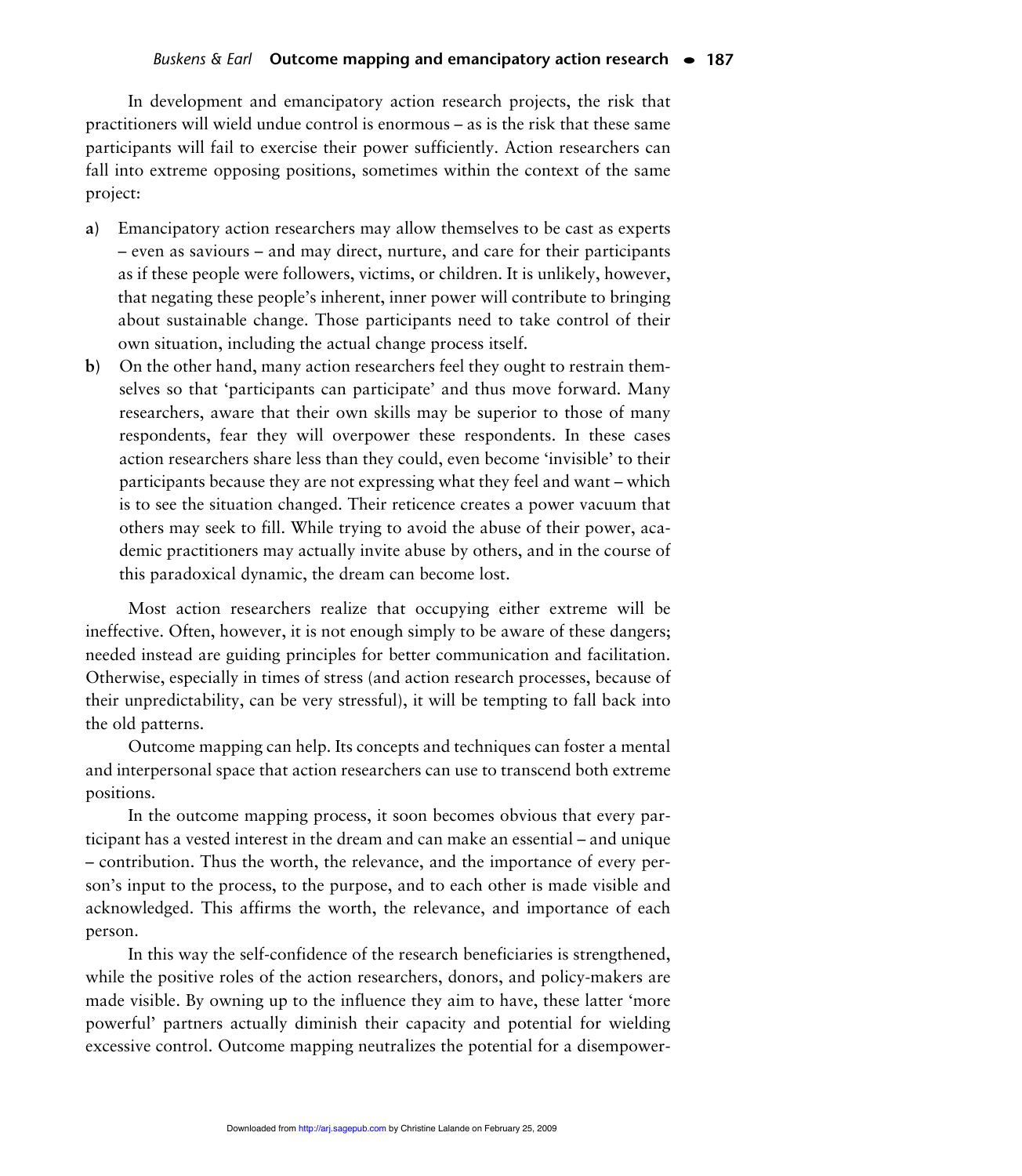ing dynamic by acknowledging the interests and responsibilities of all partners in relation to one another.

Since outcome mapping keeps everything in the open, each person can hold everyone else accountable as to whether they 'walk the talk'. All participants must be up front about what they want: they must voice their dream. In naming their dream, they own what they want to see happening – and they also begin to own the process. The process outlines in simple terms that 'this project belongs to everybody' and that everybody's contribution is essential.

## *Transformation in emancipatory action researchers*

The individual behaviour change that happens in emancipatory action research is not only that of boundary partners and of the environment; the action researchers themselves change too. Outcome mapping can support that process of change. Any kind of research can bring about personal change in researchers, if they allow it. Action researchers, however, use their selves explicitly and reflexively as part of the process; their own personal transformation is expected. Since they learn as they go, these researchers need to be ready to change their methods, their respondents, even the research question itself. Acting on their learning implies that they may change perspective, attitude, and behaviour.

In outcome mapping, meanwhile, the vision is the magnet that holds all partners together. But that same vision also exerts an outward pull – toward the future that does not yet exist. Thus the dream in outcome mapping is bigger even than the scope of the immediate research project itself.

The IFRP project team realized that its dream for a reality where no baby would die of HIV/AIDS presupposed a world where women would be sufficiently empowered to make the choices that would keep them and their babies alive. Such a world would be one where women are equal to men. Such a world, of course, does not yet exist, neither in Africa nor anywhere else on the planet.

This means that participants in the project – researchers, counsellors, and mothers, all of whom have been socialized by male-centred systems – are not yet in harmony with the future that they seek to create. When they have focused on this big and seemingly unattainable dream, many have felt a powerful urge toward personal introspection and change.

This process of reflection has led to interesting moments of insight. Even when a participant desires change, she understands that her current personality is determined by her current reality. The question then becomes: how much of herself – of her *self* – would she be willing to surrender in order to see change toward her dream?

Outcome mapping fosters the owning of the dream, and creates at the same time a space where growth towards the future self – the self visible in the dream – can be safely acknowledged. Coherence, or harmony, is not a given. Coherence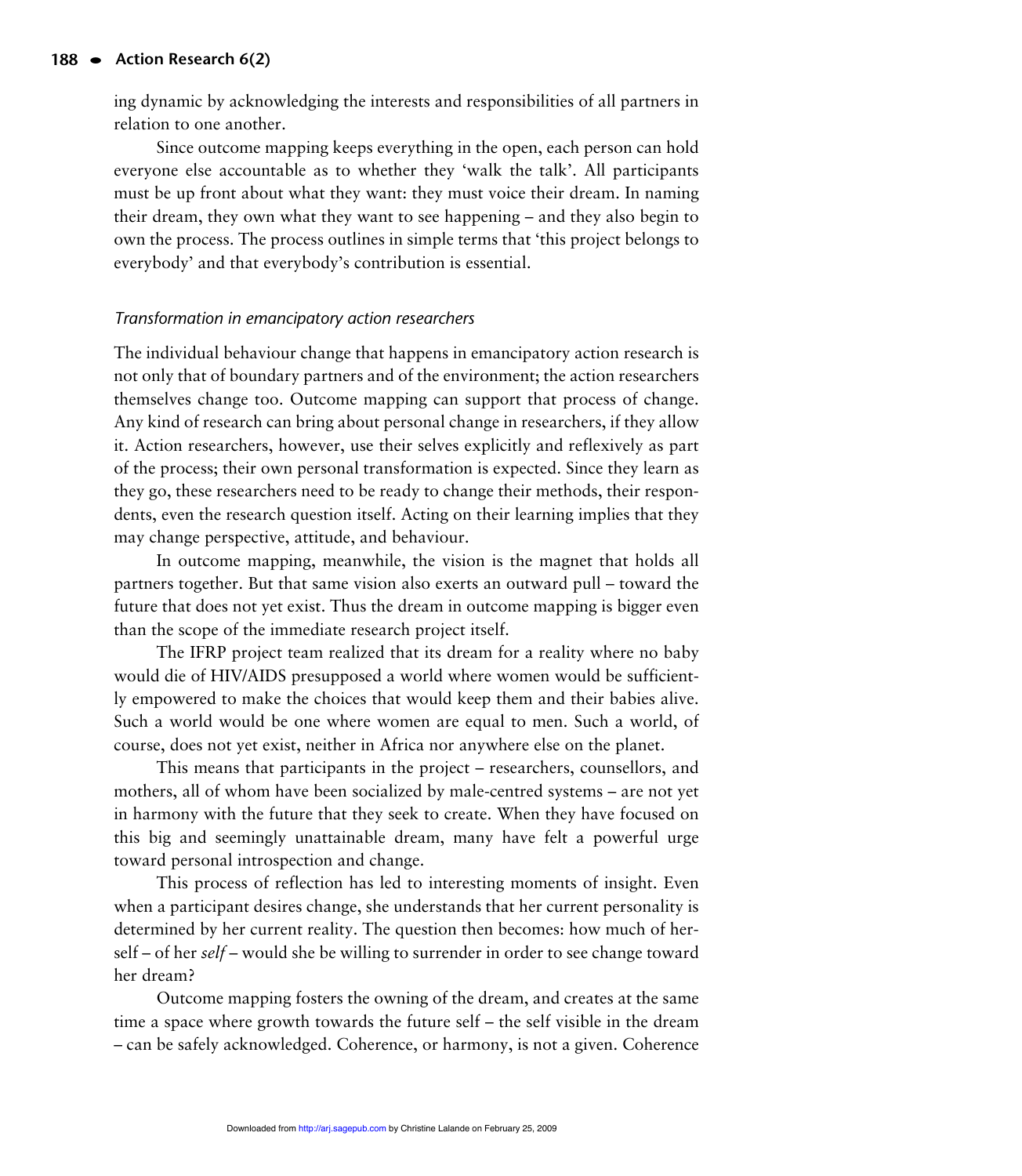is something everyone must grow into, and it is the psychological work of integration that brings about the change.

Outcome mapping helps everyone remain in harmony with the purpose. The method may not include a tool to manage this self-transformation, but it orients the researcher toward a change of self and context, and accommodates and justifies the change processes in an atmosphere of monitoring and evaluation.

# **Conclusion**

Although not in the case of the IFRP, other action researchers using outcome mapping have faced some challenges. For example, some donor agencies who are not familiar with outcome mapping or who employ another evaluation approach in their organization have occasionally resisted researchers' use of outcome mapping. Also, the way outcome mapping balances utility and rigor, therefore using it to its full advantage, takes human and financial resources. When these resources are not sufficiently available (particularly the time to negotiate expectations in a participatory way, gather and analyse data, engage in social learning, etc.), outcome mapping is of less benefit to action researchers.

Nonetheless, the similarities between these two methods are fundamental. Outcome mapping provides action researchers a framework for discussing – from an evaluation perspective – the process and the findings with donors and other boundary partners. Outcome mapping creates a situation where desirable change is seen as probable, without leading emancipatory action researchers to think that they can control or compel that change. As such, outcome mapping supports the theory and practice of emancipatory action research.

Emanicipatory action researchers may have agendas that transcend the specific intervention where outcome mapping was used, and may wish to continue the research conversation in other forums. Even that process of conversation, however, can be 'mapped', because its purpose is to influence the behaviour of boundary partners – and that sort of influence is the terrain of outcome mapping.

Finally, while many action researchers initially may find the language of outcome mapping – with concepts such as 'outcomes' and 'behaviour change' – somewhat off-putting, they should understand that this language can actually serve as an effective bridge to policy-makers and can increase the likelihood that the researchers will have influence with them. Thus action researchers may have a greater policy impact by speaking in the evaluation language of outcome mapping.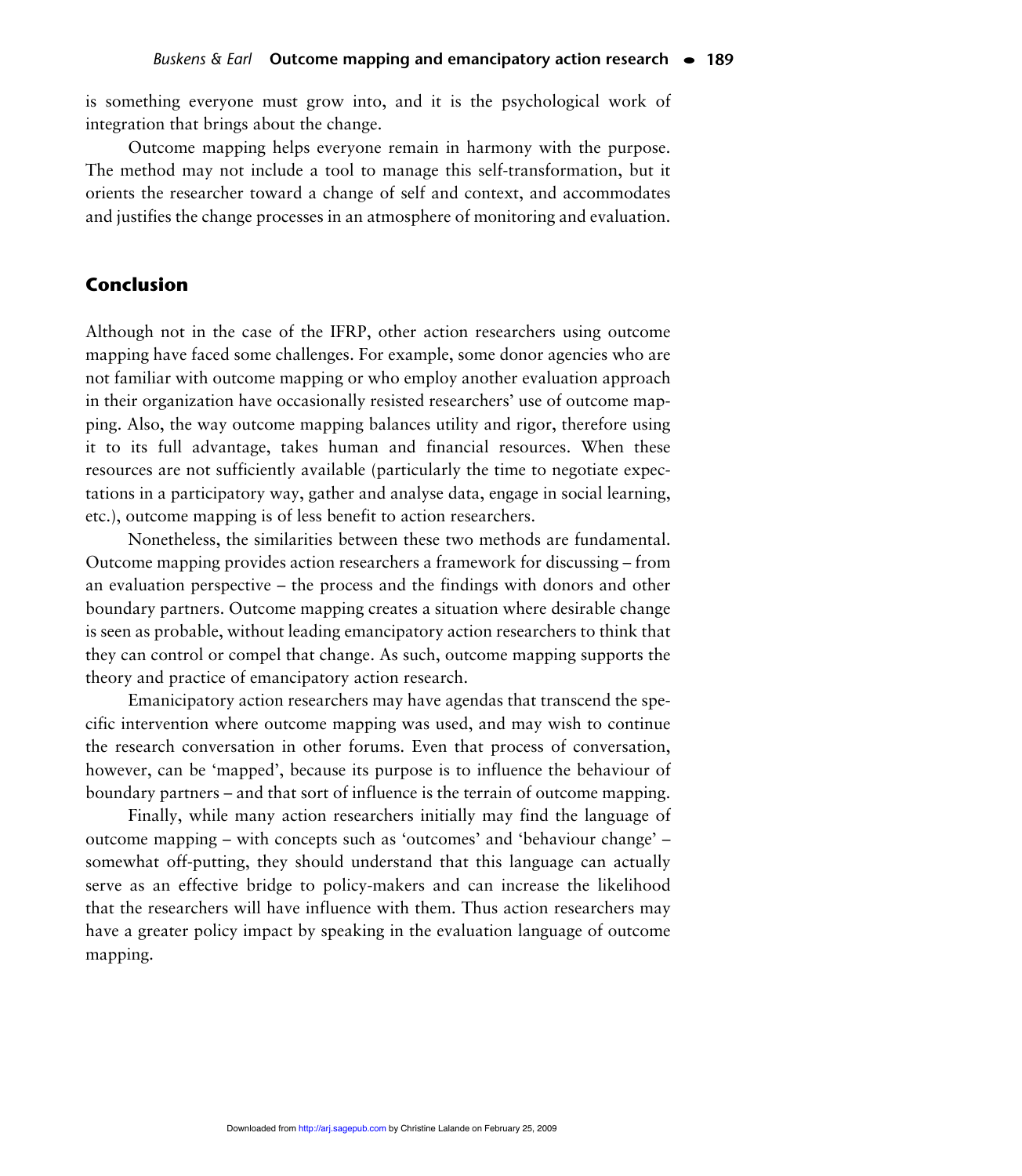# **Author note**

As outcome mapping is relatively new in the world of emancipatory action research, a community of practice has developed at www.outcomemapping.ca to debate ideas and share experiences. It is the authors' hope that other action researchers will join the testing of outcome mapping and bring that knowledge to this community so that we can continue to grow and learn how to bring about positive social change in all the fields and contexts where we work.

For more information on the Infant Feeding Research Project, please see www.ifrpafrica.org.

# **Acknowledgements**

The IFRP wants to acknowledge the funder Secure the Future, an initiative of Bristol Myers Squibb, for their contribution and trust. We appreciate all IFRP researchers for their commitment, courage and tenacity, in particular the researchers contributing to the action research phase: Alan Jaffe, Bob Mash, Gio Baldassini, Happiness Mkhatshwa, Ieshrit Sayeed, Katy Menell, Ndapeua Shifiona, Nomsa Magagula, Ruth Albertyn and Liezel Frick. We appreciate the support of the Swaziland, Namibian and South African Ministries and Directorates of Health and Social Services/Welfare, their hospitals, as well as the Universities of Stellenbosch, Namibia, and Swaziland. Our deepest gratitude is reserved for the courageous counsellors who were willing to reflect on their practice and change.

The authors of this article, Sarah Earl and Ineke Buskens, want to acknowledge IDRC for the grant that made this writing collaboration possible.

#### **Notes**

- 1 The views in this article are those of the authors and do not necessarily reflect those of the International Development Research Centre.
- 2 Boundary partners are defined as 'the individuals, groups, or organizations with whom the program works directly and with whom the program anticipates opportunities for influence'.
- 3 Outcome mapping defines outcomes as changes in the behaviour, relationships, activities, and/or actions of a program's boundary partners.
- 4 Progress markers are a set of graduated indicators of changed behaviours for a boundary partner that focus on the depth or quality of change.

# **References**

Buskens, I. (2002). Fine lines or strong cords? Who do we think we are and how can we become what we want to be in the Quest for Quality in Qualitative Research? *Education as Change, 6*(1), 1–31.

Buskens, I. (2004). How to counsel on infant feeding practices in times of HIV/AIDS?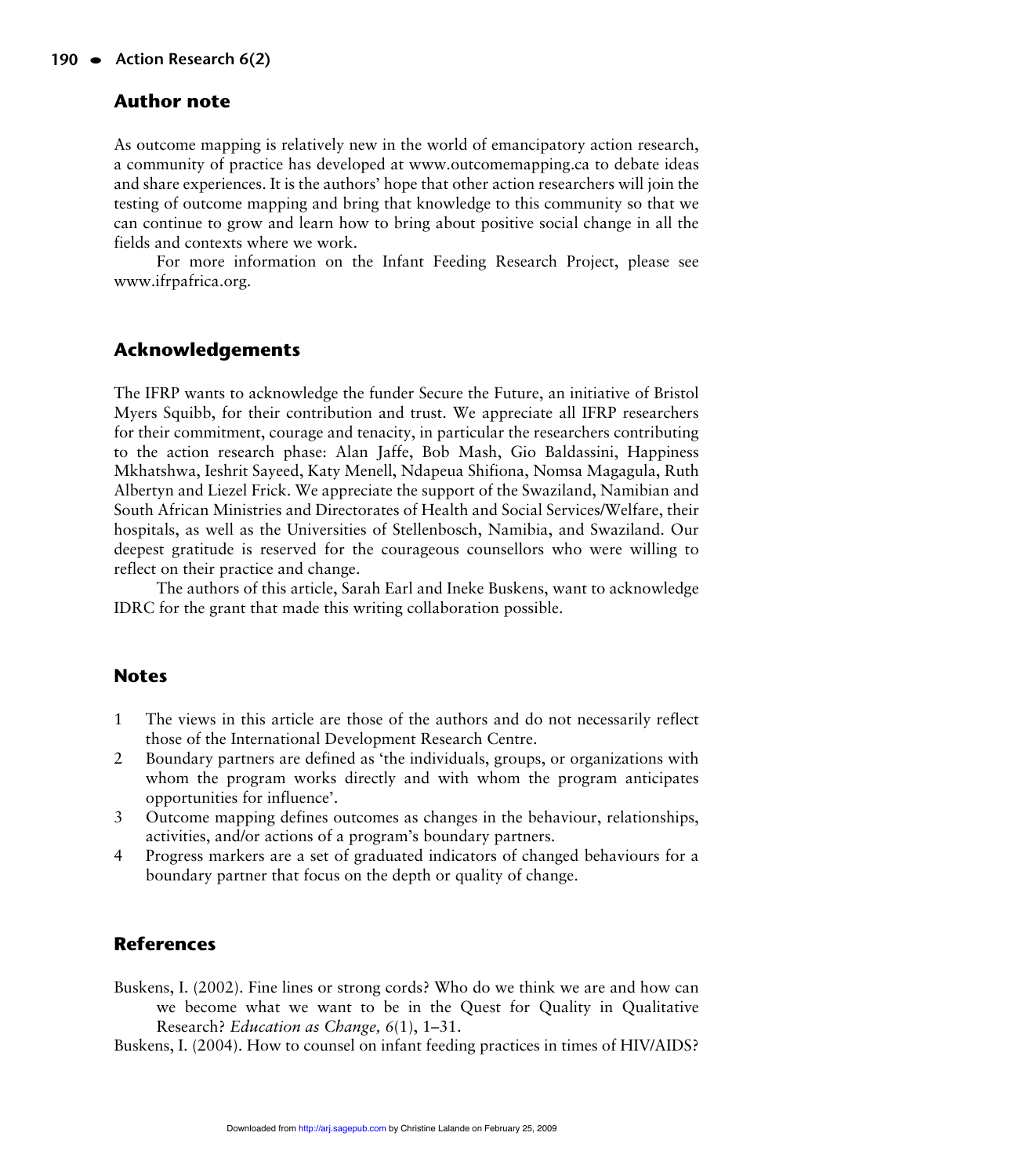Women's perspectives from low resource settings in southern Africa. The XV International AIDS Conference, 2004 (Poster Exhibition, TuPeD5118 International Proceedings Volume ISBN 88–7587–065–9; ISBN 88–7587– 066–7, by Medimond S.r.l. E710L8237).

- Buskens, I., Jaffe, A., & Mkhatshwa, H. (2007). Infant feeding practices: Realities and mind sets of mothers in southern Africa. *AIDS Care*, *19*(9), 1101–1109.
- Buskens, I., Jaffe, A., & Mkhatshwa, H. (2008). Demotivating infant feeding counselling encounters in southern Africa: Do counsellors need more or different training? *AIDS Care*, *20*(3), 337–345.
- Chesler, P. (2003). *Woman's inhumanity to woman*. New York: Thunder's Mouth Press/Nation Books.
- Daoussi, R. (2002). Feeding infants born to HIV+ mothers in African settings: Mobilizing communities to support a mother's choice. Presentation, Barcelona International Aids Conference.
- Earl, S., Carden, F., & Smutylo, T. (2001). *Outcome mapping: Building learning and reflection into development programs.* Ottawa: International Development Research Centre.
- Habermas, J. (1981). *Theorie des kommunikativen Handelns*. Frankfurt am Main: Suhrkamp Verlag.
- Hammond, S. A. (2002). *The thin book of naming elephants* (2nd edn). Plano, TX: Thin Book Publishing.
- Ludema, J., Cooperrider, D. L., & Barrett, F. J. (2001). Appreciative inquiry: The power of the unconditional positive question. In P. Reason & H. Bradbury (Eds.), *Handbook of action research: Participative inquiry and practice* (pp. 187–199). London: SAGE.
- Meulenberg-Buskens, I. (1996). An approach towards learning and teaching in participatory research. In K. de Koning (Ed.), *Participatory research in health.* London: ZED Books/Johannesburg: NPPHCN.
- Meulenberg-Buskens, I. (1998). Reflections on research methodology and research capacity building in a participatory action research project in South Africa 1996–1998. In S. Fehrsen et al., *Coping strategies project report South Africa,* unpublished research report, EU, Brussels.
- Reason, P., & Bradbury, H. (2001). *Handbook of action research: Participative inquiry and practice.* London: SAGE.
- Senge, P., & Scharmer, O. (2001). Community action research: Learning as a community of practitioners, consultants and researchers. In P. Reason & H. Bradbury (Eds.), *Handbook of action research: Participative inquiry and practice* (pp. 238–249). London: SAGE.
- Smaling, A. (1994). The pragmatic dimension: Paradigmatic and pragmatic aspects of choosing a qualitative or quantitative method. *Quality and Quantity*, *28*, 233–249.
- Smaling, A. (1995). Open-mindedness, open-heartedness and dialogical openness: The dialectics of openings and closures. In I. Maso, P. A. Atkinson, S. Delamont & J. C. Verhoeven (Eds.), *Openness in research: The tension between self and other* (pp. 21–32)*.* Assen: Van Gorcum.
- Smaling, A. (1998). Dialogical partnership: The relationship between the researcher and the researched in action research. In B. Boog, H. Coenen, & R. Lammerts (Eds.), *The complexity of relationships in action resear*ch (pp. 1–15). Tilburg: Tilburg University Press.

Wadsworth, Y. (2001). The mirror, the magnifying glass, the compass and the map: